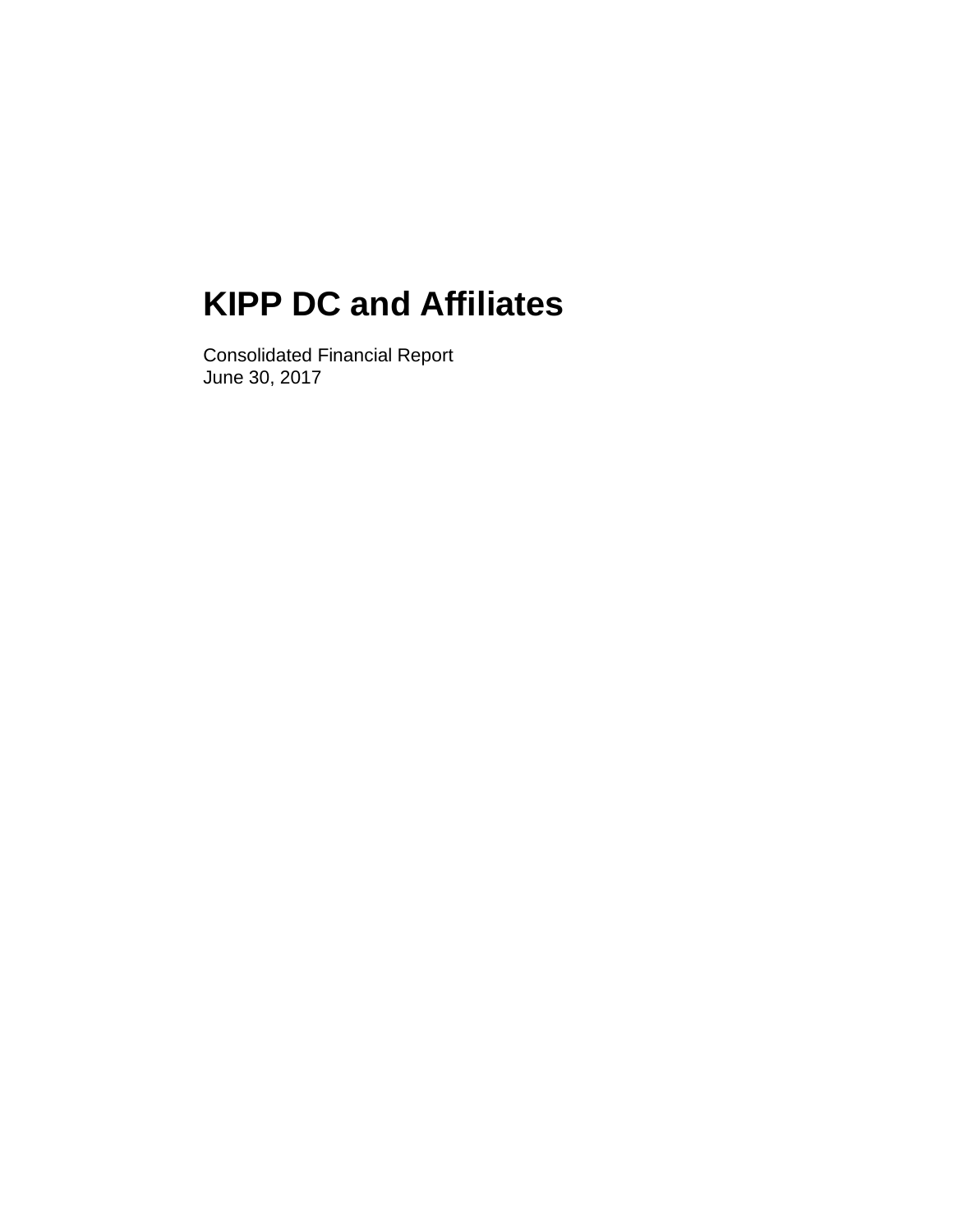# **Contents**

| Independent auditor's report                                  | $1 - 2$ |
|---------------------------------------------------------------|---------|
| <b>Financial statements</b>                                   |         |
| Consolidated balance sheets                                   | 3       |
| Consolidated statements of activities                         | 4       |
| Consolidated statements of cash flows                         | $5-6$   |
| Notes to consolidated financial statements                    | $7-22$  |
| Independent auditor's report on the supplementary information | 23      |
| Supplementary information                                     |         |
| Consolidating balance sheet                                   | 24      |
| Consolidating statement of activities                         | 25      |
| Consolidated statement of functional expenses                 | 26      |
|                                                               |         |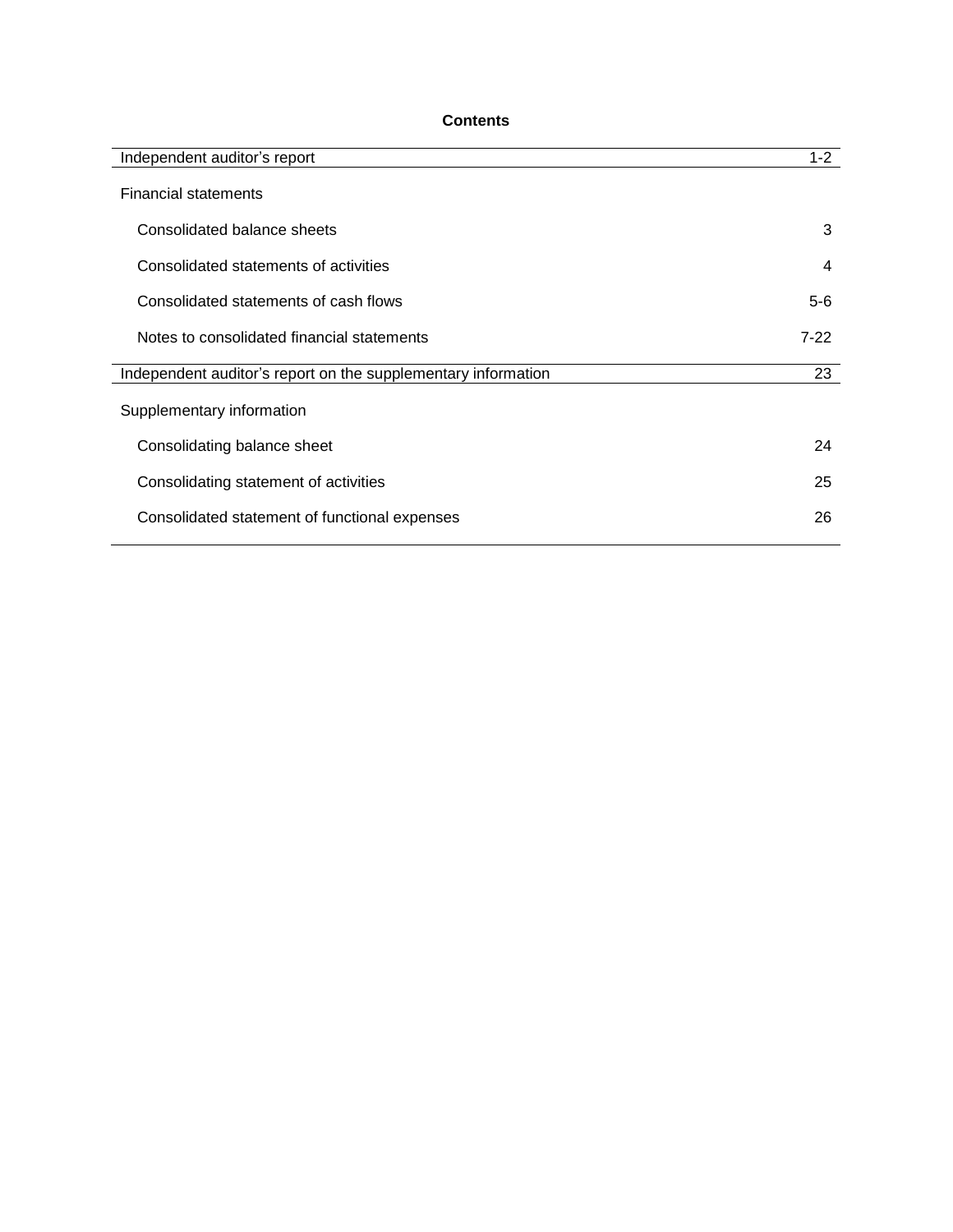

**RSM US LLP** 

#### **Independent Auditor's Report**

To the Board of Directors KIPP DC

#### **Report on the Financial Statements**

We have audited the accompanying consolidated financial statements of KIPP DC and Affiliates (KIPP DC), which comprise the consolidated balance sheets as of June 30, 2017 and 2016; the related consolidated statements of activities and cash flows for the years then ended; and the related notes to the consolidated financial statements (collectively, the financial statements).

#### **Management's Responsibility for the Financial Statements**

Management is responsible for the preparation and fair presentation of these financial statements in accordance with accounting principles generally accepted in the United States of America; this includes the design, implementation and maintenance of internal control relevant to the preparation and fair presentation of financial statements that are free from material misstatement, whether due to fraud or error.

#### **Auditor's Responsibility**

Our responsibility is to express an opinion on these financial statements based on our audits. We conducted our audits in accordance with auditing standards generally accepted in the United States of America and the standards applicable to financial audits contained in *Government Auditing Standards,* issued by the Comptroller General of the United States. Those standards require that we plan and perform the audit to obtain reasonable assurance about whether the financial statements are free from material misstatement.

An audit involves performing procedures to obtain audit evidence about the amounts and disclosures in the financial statements. The procedures selected depend on the auditor's judgment, including the assessment of the risks of material misstatement of the financial statements, whether due to fraud or error. In making those risk assessments, the auditor considers internal control relevant to the entity's preparation and fair presentation of the financial statements in order to design audit procedures that are appropriate in the circumstances, but not for the purpose of expressing an opinion on the effectiveness of the entity's internal control. Accordingly, we express no such opinion. An audit also includes evaluating the appropriateness of accounting policies used and the reasonableness of significant accounting estimates made by management, as well as evaluating the overall presentation of the financial statements.

We believe that the audit evidence we have obtained is sufficient and appropriate to provide a basis for our audit opinion.

#### **Opinion**

In our opinion, the financial statements referred to above present fairly, in all material respects, the financial position of KIPP DC as of June 30, 2017 and 2016, and the changes in their net assets and their cash flows for the years then ended in accordance with accounting principles generally accepted in the United States of America.

THE POWER OF BEING UNDERSTOOD AUDIT | TAX | CONSULTING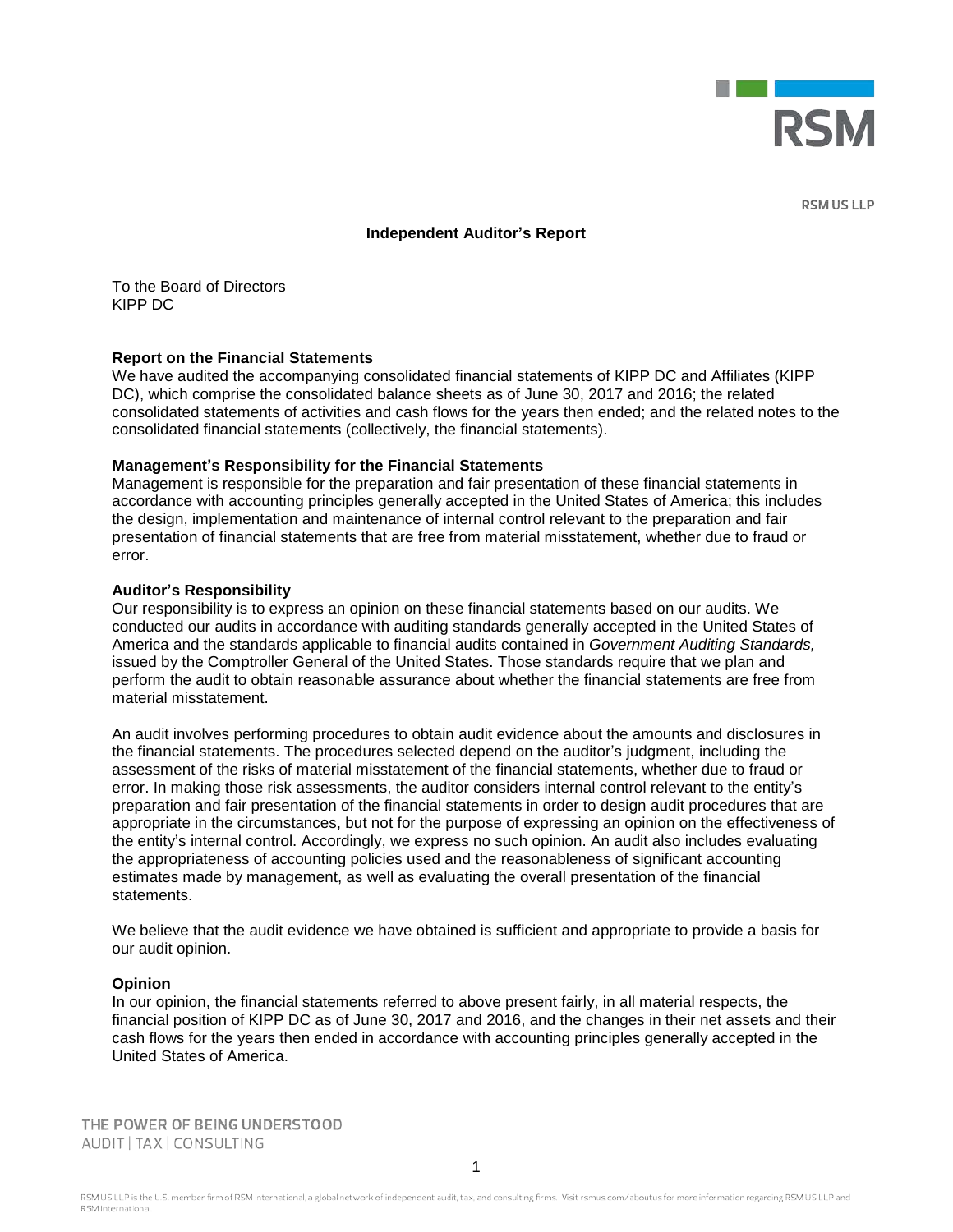## **Other Reporting Required by** *Government Auditing Standards*

In accordance with *Government Auditing Standards*, we have also issued our reports dated October 31, 2017 and October 26, 2017, on our consideration of KIPP DC's internal control over financial reporting and on our tests of its compliance with certain provisions of laws, regulations, contracts, grant agreements and other matters. The purpose of those reports is to describe the scope of our testing of internal control over financial reporting and compliance and the results of that testing, and not to provide an opinion on internal control over financial reporting or on compliance. Those reports are an integral part of an audit performed in accordance with *Government Auditing Standards* in considering KIPP DC's internal control over financial reporting and compliance.

RSM US LLP

Washington, D.C. October 31, 2017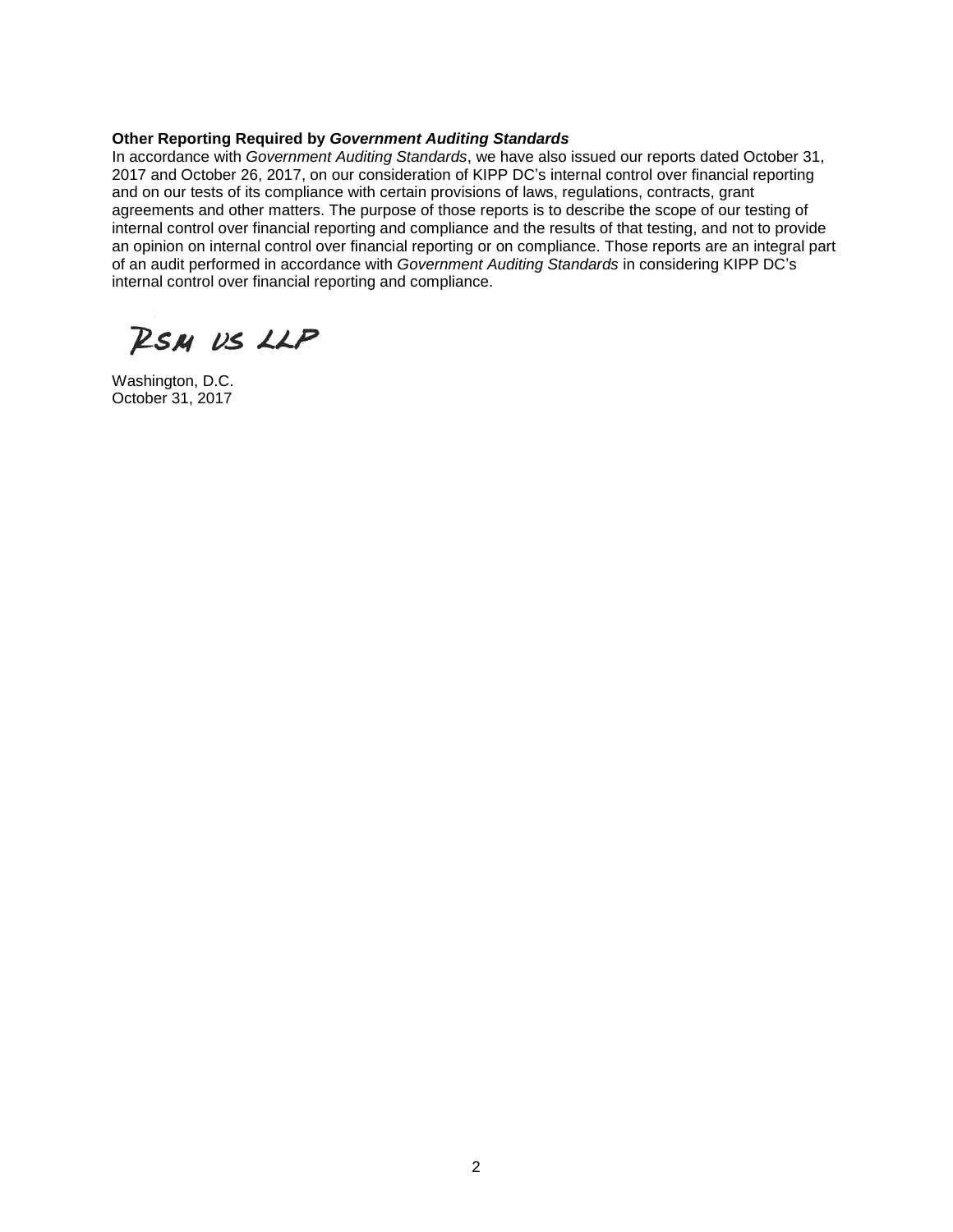# **Consolidated Balance Sheets June 30, 2017 and 2016**

|                                                                     | 2017             | 2016              |
|---------------------------------------------------------------------|------------------|-------------------|
| <b>Assets</b>                                                       |                  |                   |
| Current assets:                                                     |                  |                   |
| Cash and cash equivalents                                           | \$<br>58,727,038 | \$<br>28,979,894  |
| Investments                                                         | 42,866,618       | 51,566,340        |
| Receivables, net                                                    | 3,424,009        | 5,144,874         |
| Prepaid expenses                                                    | 1,863,826        | 553,900           |
| Promises to give, net                                               | 430,711          | 3,248,113         |
| <b>Total current assets</b>                                         | 107,312,202      | 89,493,121        |
| Promises to give, net of discount and current portion               | 997,174          | 1,277,591         |
| Restricted cash                                                     | 550,578          | 1,915,015         |
| <b>Restricted investments</b>                                       | 15,971,485       | 20,225,056        |
| Deferred rental income                                              | 56,342           | 76,531            |
| Note receivable, net                                                | 17,705,702       | 17,705,702        |
| Property and equipment, net                                         | 179,691,476      | 175,668,748       |
| Interest rate cap                                                   |                  | 2                 |
| Deposits                                                            | 241,113          | 262,999           |
|                                                                     | \$322,526,072    | 306,624,765<br>\$ |
| <b>Liabilities and Net Assets</b>                                   |                  |                   |
| <b>Current liabilities:</b>                                         |                  |                   |
| Accounts payable and accrued expenses                               | \$<br>4,898,234  | 10,387,018<br>\$  |
| Current portion of capital lease obligations                        | 96,000           | 96,000            |
| Current portion of notes payable                                    | 20,034,000       |                   |
| <b>Total current liabilities</b>                                    | 25,028,234       | 10,483,018        |
| Deferred rent                                                       | 3,654,877        | 3,234,554         |
| Capital lease obligations, net of current portion                   | 1,321,290        | 1,303,733         |
| Interest rate swap obligations                                      | 2,071,235        | 4,893,732         |
| Notes payable, net of discount, current portion, and issuance costs | 152,109,357      | 160,178,193       |
|                                                                     | 184, 184, 993    | 180,093,230       |
| Commitments and contingencies (Note 12)                             |                  |                   |
|                                                                     |                  |                   |
| Net assets:                                                         |                  |                   |
| Unrestricted                                                        | 128,064,715      | 111,726,449       |
| Temporarily restricted                                              | 10,276,364       | 14,805,086        |
|                                                                     | 138,341,079      | 126,531,535       |
|                                                                     | 322,526,072      | 306,624,765<br>\$ |

See notes to consolidated financial statements.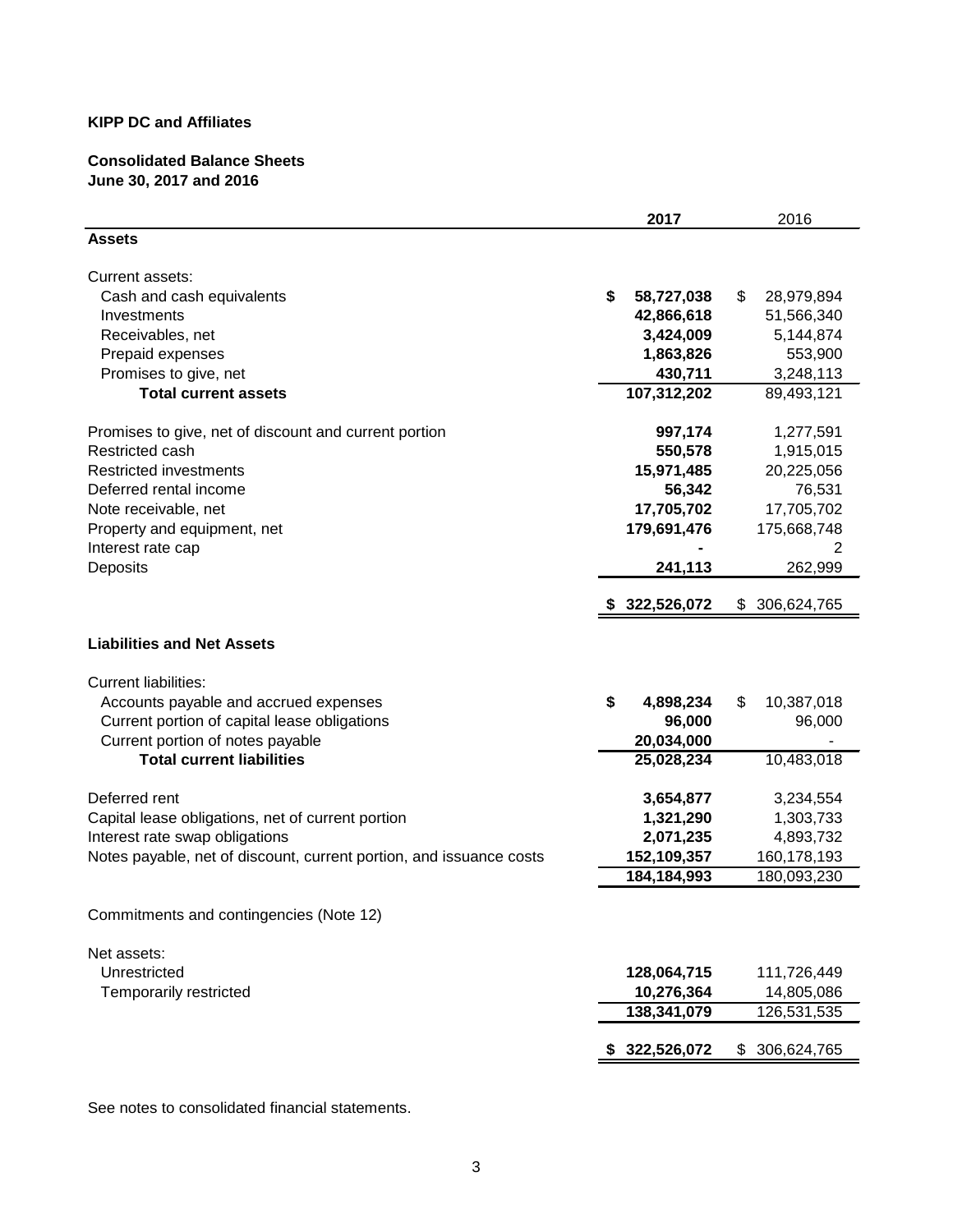# **Consolidated Statements of Activities Years Ended June 30, 2017 and 2016**

|                                                     | 2017<br>Temporarily |                        |                   | 2016              |                  |             |  |
|-----------------------------------------------------|---------------------|------------------------|-------------------|-------------------|------------------|-------------|--|
|                                                     |                     |                        |                   | Temporarily       |                  |             |  |
|                                                     | <b>Unrestricted</b> | Restricted             | <b>Total</b>      | Unrestricted      | Restricted       | Total       |  |
| Support and revenue:                                |                     |                        |                   |                   |                  |             |  |
| Pupil allocation                                    | \$<br>104,651,639   | -\$<br>\$              | 104,651,639<br>\$ | \$<br>90,655,801  | \$               | 90.655.801  |  |
| Contributions, grants and events                    | 3,162,209           | 1,271,471              | 4,433,680         | 3,878,066         | 12,381,876       | 16,259,942  |  |
| Federal awards                                      | 13,008,597          |                        | 13,008,597        | 14,184,564        |                  | 14,184,564  |  |
| Investment income                                   | 380,288             |                        | 380,288           | 86,074            |                  | 86,074      |  |
| Interest income                                     | 233,985             |                        | 233,985           | 234,003           |                  | 234,003     |  |
| Sublease rental income                              | 693,527             |                        | 693,527           | 583,027           |                  | 583,027     |  |
| Unrealized gain (loss) on interest rate swaps       | 2,822,497           |                        | 2,822,497         | (3,536,577)       |                  | (3,536,577) |  |
| Unrealized loss on interest rate cap                | (2)                 |                        | (2)               | (158)             |                  | (158)       |  |
| Other                                               | 563,683             |                        | 563,683           | 419,788           |                  | 419,788     |  |
| Net assets released from                            |                     |                        |                   |                   |                  |             |  |
| restrictions                                        | 5,800,193           | (5,800,193)            | $\blacksquare$    | 4,463,864         | (4, 463, 864)    | $\sim$      |  |
| Total support and revenue                           |                     |                        |                   |                   |                  |             |  |
|                                                     | 131,316,616         | (4,528,722)            | 126,787,894       | 110,968,452       | 7,918,012        | 118,886,464 |  |
| Expenses:                                           |                     |                        |                   |                   |                  |             |  |
| Program                                             | 100,978,528         |                        | 100,978,528       | 88,871,430        | ٠                | 88,871,430  |  |
| General and administrative                          | 13,065,071          |                        | 13,065,071        | 10,348,708        |                  | 10,348,708  |  |
| Fundraising                                         | 934,751             |                        | 934,751           | 1,006,047         | $\blacksquare$   | 1,006,047   |  |
| <b>Total expenses</b>                               | 114,978,350         | $\sim$                 | 114,978,350       | 100,226,185       | $\sim$           | 100,226,185 |  |
|                                                     |                     |                        |                   |                   |                  |             |  |
| Change in net assets<br>before other gains (losses) | 16,338,266          | (4,528,722)            | 11,809,544        | 10,742,267        | 7,918,012        | 18,660,279  |  |
|                                                     |                     |                        |                   |                   |                  |             |  |
| Other gains:                                        |                     |                        |                   |                   |                  |             |  |
| Gain on NMTC transaction unwind                     |                     |                        | $\blacksquare$    | 6,213,002         | $\blacksquare$   | 6,213,002   |  |
|                                                     | $\blacksquare$      | $\sim$                 | $\blacksquare$    | 6,213,002         | $\overline{a}$   | 6,213,002   |  |
| Change in net assets                                | 16,338,266          | (4,528,722)            | 11,809,544        | 16,955,269        | 7,918,012        | 24,873,281  |  |
|                                                     |                     |                        |                   |                   |                  |             |  |
| Net assets:<br>Beginning                            | 111,726,449         | 14,805,086             | 126,531,535       | 94,771,180        | 6,887,074        | 101,658,254 |  |
|                                                     |                     |                        |                   |                   |                  |             |  |
| Ending                                              | 128,064,715<br>\$   | 10,276,364<br>- 5<br>5 | 138,341,079<br>\$ | 111,726,449<br>\$ | 14,805,086<br>\$ | 126,531,535 |  |

See notes to consolidated financial statements.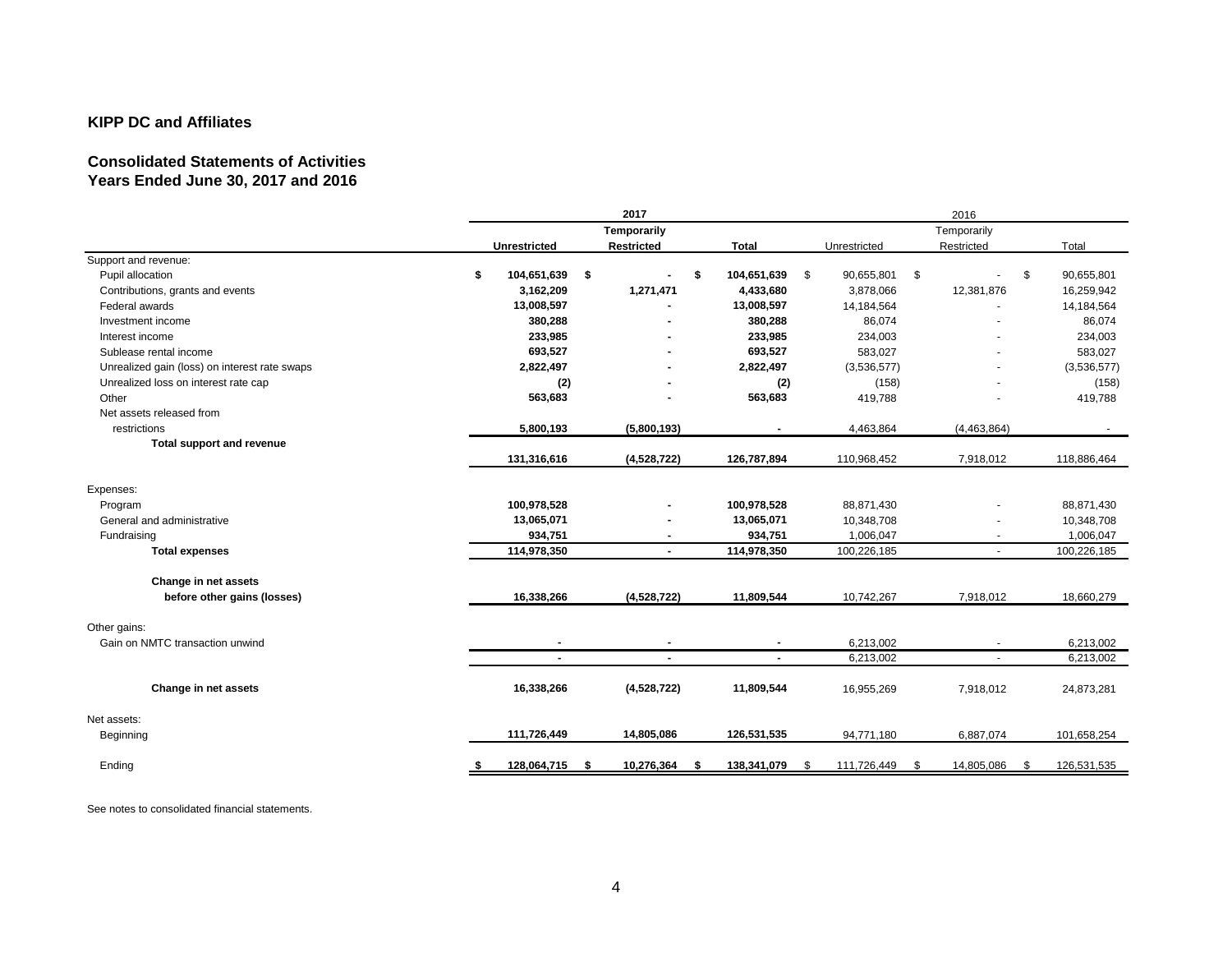# **Consolidated Statements of Cash Flows Years Ended June 30, 2017 and 2016**

|                                                           | 2017                    | 2016             |
|-----------------------------------------------------------|-------------------------|------------------|
| Cash flows from operating activities:                     |                         |                  |
| Change in net assets                                      | \$<br>11,809,544        | \$<br>24,873,281 |
| Adjustments to reconcile change in net assets to net cash |                         |                  |
| provided by operating activities:                         |                         |                  |
| Depreciation                                              | 6,320,041               | 5,366,065        |
| Amortization of debt issuance costs                       | 308,687                 | 276,251          |
| Debt issuance costs write off                             |                         | 381,177          |
| Unrealized (gain) loss on interest rate swap              | (2,822,497)             | 3,536,577        |
| Unrealized loss on interest rate caps                     | 2                       | 158              |
| Gain on debt forgiveness                                  |                         | (6,213,002)      |
| Realized and unrealized (gain) loss on investments        | (3,823)                 | 9,626            |
| Loss on disposal of property and equipment                |                         | 1,717            |
| Interest expense in excess of capital lease payments      | 17,557                  | 21,789           |
| Provision for allowance on doubtful accounts              | 109,400                 |                  |
| Discount on promises to give                              | 5,417                   | (17, 547)        |
| Discount on notes payable                                 | (30, 872)               | (30, 873)        |
| Contributions restricted for capital improvements         |                         | (5,000,000)      |
| Changes in assets and liabilities:                        |                         |                  |
| Decrease (increase) in:                                   |                         |                  |
| Receivables                                               | 1,611,465               | (2,276,293)      |
| Prepaid expenses                                          | (1,309,926)             | 400,099          |
| Promises to give                                          | 3,092,402               | 2,017,383        |
| Deferred rental income                                    | 20,189                  | 1,376            |
| Deposits                                                  | 21,886                  | 12,209           |
| (Decrease) increase in:                                   |                         |                  |
| Accounts payable and accrued expenses                     | (315, 275)              | 218,956          |
| Refundable advances                                       |                         | (30, 781)        |
| Deferred revenue                                          |                         | (5,296)          |
| Deferred rent                                             | 420,323                 | 1,324,152        |
| Net cash provided by operating activities                 | 19,254,520              | 24,867,024       |
| Cash flows from investing activities:                     |                         |                  |
| Purchases of property and equipment                       | (15, 516, 278)          | (28, 574, 862)   |
| Purchase of investments                                   | (101, 242, 928)         | (3,847,307)      |
| Sales of investments                                      | 109,946,473             | 3,741,981        |
| Decrease (increase) in restricted investments             | 4,253,571               | (13, 450, 504)   |
| Decrease in restricted cash                               | 1,364,437               | 160,497          |
| Net cash used in investing activities                     | (1, 194, 725)           | (41, 970, 195)   |
|                                                           |                         |                  |
| Cash flows from financing activities:                     |                         |                  |
| Principal payments on long-term debt                      | (732,000)<br>12,419,349 | (17, 646, 483)   |
| Proceeds from long-term debt<br>Decrease in sinking fund  |                         | 45,589,453       |
| Debt issuance costs                                       |                         | 748,627          |
|                                                           |                         | (530, 821)       |
| Contributions restricted for capital improvements         |                         | 5,000,000        |
| Net cash provided by financing activities                 | 11,687,349              | 33,160,776       |
| Net increase in cash and cash equivalents                 | 29,747,144              | 16,057,605       |
|                                                           |                         |                  |

(Continued)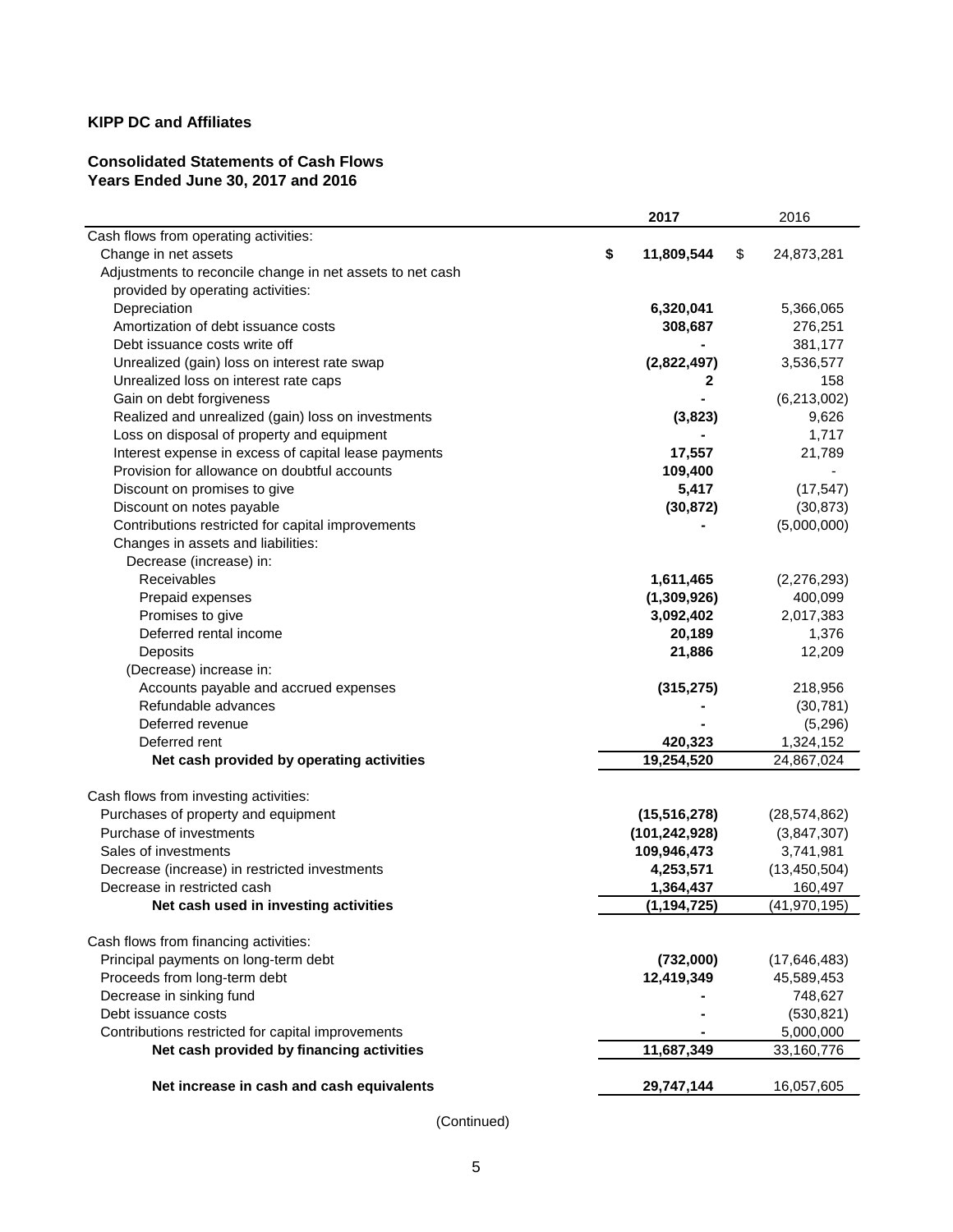# **Consolidated Statements of Cash Flows (Continued) Years Ended June 30, 2017 and 2016**

|                                                                                                                                                     | 2017       | 2016       |
|-----------------------------------------------------------------------------------------------------------------------------------------------------|------------|------------|
| Cash and cash equivalents:                                                                                                                          |            |            |
| Beginning                                                                                                                                           | 28,979,894 | 12,922,289 |
| Ending                                                                                                                                              | 58,727,038 | 28,979,894 |
| Supplemental disclosure of cash flow information:<br>Cash payments for interest, net of interest capitalized<br>$(2017 - $13,737; 2016 - $144,090)$ | 6,062,738  | 6,115,862  |
| Supplemental schedule of noncash investing and financing activities:<br>Property and equipment included in accounts payable and<br>accrued expenses | 325.557    | 5,499,066  |

See notes to consolidated financial statements.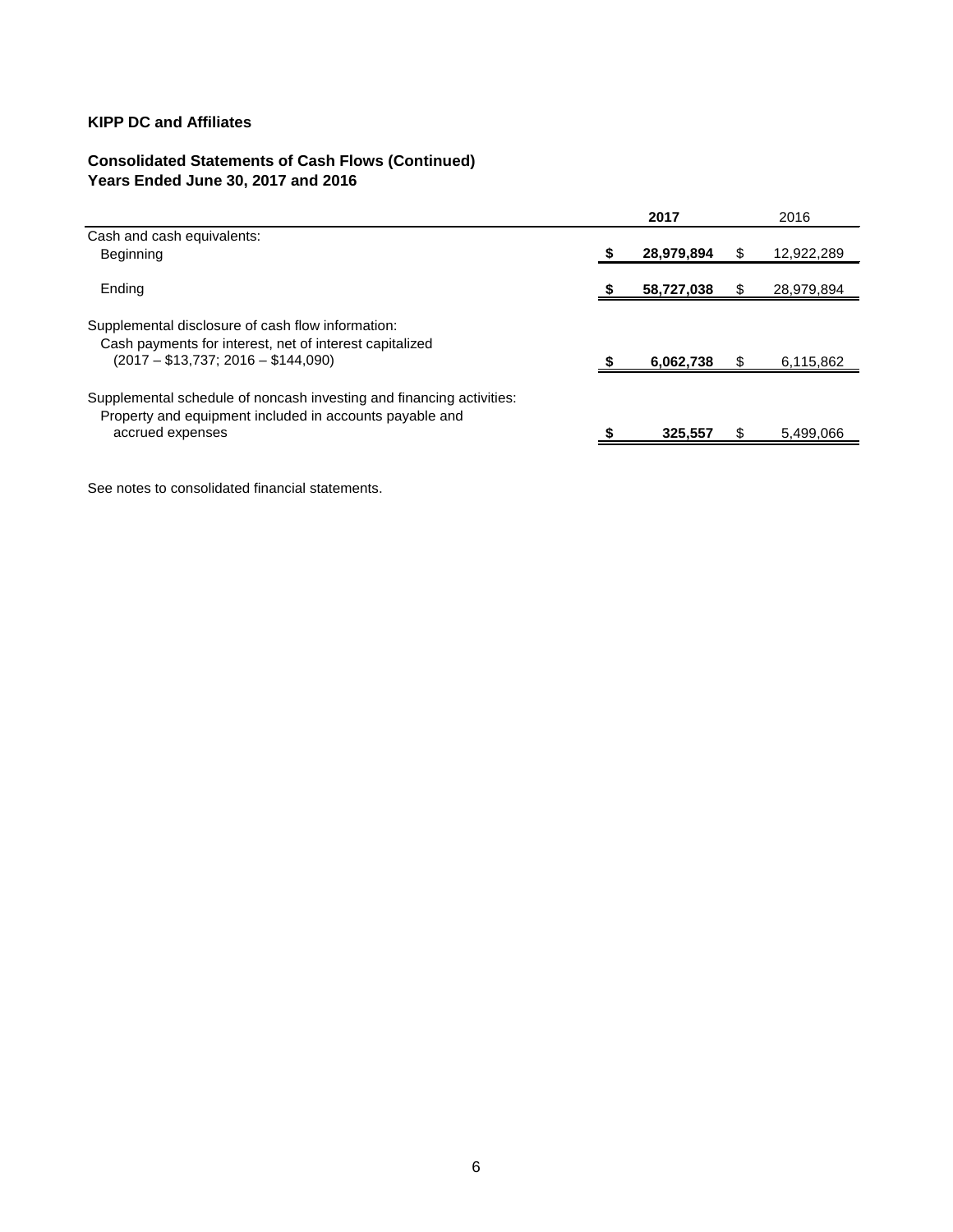## **Notes to Consolidated Financial Statements**

## **Note 1. Nature of Activities and Significant Accounting Policies**

**Nature of activities:** KIPP DC and Affiliates is comprised of four entities: KIPP DC, Woodrock LLC, KIPP DC – Douglass QALICB, Inc. (Douglass QALICB) and KIPP DC – Shaw QALICB, Inc. (Shaw QALICB). KIPP DC was organized for the purpose of operating a public charter school that raised expectations of public education in underserved communities in Washington, D.C. KIPP DC's mission is to support students in developing the knowledge, skills and character needed to succeed in top-quality high schools, colleges and the competitive world beyond. KIPP DC operates independently and has its own Board of Directors responsible for its operation but elects to have membership in the KIPP Network of Schools.

KIPP DC operates 16 schools: five early childhood schools (LEAP Academy, Discover Academy, Grow Academy, Connect Academy and Arts & Technology Academy); five elementary schools (Promise Academy, Heights Academy, Lead Academy, Spring Academy and Quest Academy); five middle schools (KEY Academy, AIM Academy, WILL Academy, Northeast Academy and Valor Academy); and one high school (KIPP DC College Preparatory).

On September 6, 2006, KIPP DC purchased 100% of the interest in Woodrock LLC (Woodrock). Woodrock holds the lease for the property and improvements at 421 Alabama Avenue, SE in Washington, D.C.; this lease is Woodrock's only activity. KIPP DC is the sole member of Woodrock, and Woodrock is a disregarded entity for tax purposes.

On May 7, 2009, KIPP DC obtained a master loan and disbursement agreement (the Agreement) in the principal amount of \$13,859,486 by entering into a transaction structured to qualify for the New Markets Tax Credit (NMTC), as outlined in Internal Revenue Code (IRC) Section 45D. An additional \$10,000,000 was disbursed under this transaction on September 1, 2010. As part of the transaction, KIPP DC formed Douglass QALICB to meet the necessary structuring requirements to qualify for the NMTC. Douglass QALICB is a nonprofit corporation formed under the laws of the District of Columbia. The Agreement was established to fund the development and renovation of the property located at 2600 Douglass Road, SE, Washington, D.C. (the Property) for use as an educational facility that houses an early childhood school, an elementary school, a middle school and a college preparatory high school (The high school has since been moved to another location). KIPP DC is the leasehold owner of the Property pursuant to a Ground Lease Agreement dated March 6, 2009, between the District of Columbia, a municipal corporation by and through its Chief Property Management Officer on behalf of the Department of Public Schools, as lessor, and KIPP DC, as lessee. KIPP DC assigned the lease to Douglass QALICB and Douglass QALICB, in turn, subleased the Property back to KIPP DC.

On May 9, 2016, the School, after a series of transactions, was able to unwind its existing financing arrangements related to the development of its Douglass Road campus. As part of the unwind transaction, the parties eliminated the long-term leases between them through an intercompany purchase agreement; the debt facilities were paid off; and new obligations were obtained through bond/bank financing. The School subsequently liquidated the Douglass QALICB in July 2016.

On October 4, 2011, KIPP DC entered into a credit agreement in the principal amount of \$23,520,000 as part of the transaction structured to qualify for the NMTC, as outlined in IRC Section 45D. As part of the transaction, KIPP DC formed Shaw QALICB to meet the necessary structuring requirements to qualify for the NMTC. Shaw QALICB is a nonprofit corporation formed under the laws of the District of Columbia. The agreement was established to fund renovations at the Shaw Campus for use as an educational facility that houses an early childhood school, an elementary school and a middle school. KIPP DC is the leasehold owner of the property pursuant to a Ground Lease Agreement dated August 11, 2011, between the District of Columbia, a municipal corporation by and through its Chief Property Management Officer on behalf of the Department of Public Schools, as lessor, and KIPP DC, as lessee. KIPP DC assigned the lease to Shaw QALICB and Shaw QALICB, in turn, subleased the property back to KIPP DC.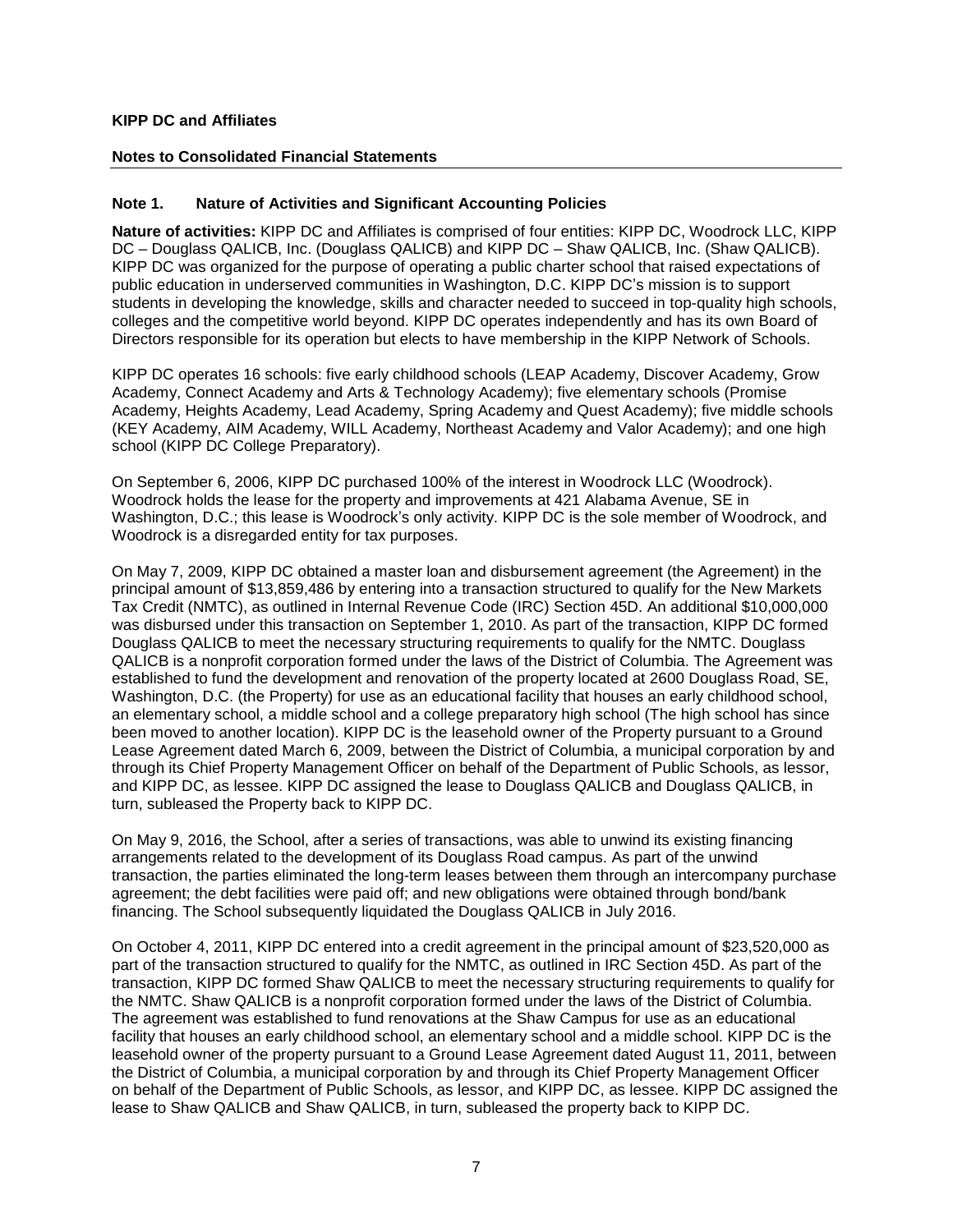## **Notes to Consolidated Financial Statements**

## **Note 1. Nature of Activities and Significant Accounting Policies (Continued)**

KIPP DC Supporting Corp. (KIPP DC SC) was formed in September 2014 for charitable, educational and literary purposes within the meaning of Section 501(c)(3) of the IRC, specifically for providing funds for the benefit of and to support all aspects of the mission of KIPP DC by acquiring, holding and managing assets for use by KIPP DC where doing so may result in lower costs or greater efficiencies for KIPP DC. KIPP DC has no majority board representation and has an overlap of only one Board member for the year ended June 30, 2017. As such, KIPP DC and KIPP DC SC are considered related parties, but are not consolidated for financial reporting purposes.

In the accompanying notes to the consolidated financial statements, KIPP DC and Affiliates are collectively referred to as KIPP DC.

A summary of KIPP DC's significant accounting policies follows:

**Basis of accounting:** The accompanying consolidated financial statements are presented in accordance with the accrual basis of accounting, whereby unconditional support is recognized when received, revenue is recognized when earned and expenses are recognized when incurred.

**Principles of consolidation:** The accompanying consolidated financial statements include the accounts of KIPP DC, Woodrock, Douglass QALICB and Shaw QALICB. All significant intercompany balances and transactions have been eliminated in the consolidation.

**Basis of presentation:** The consolidated financial statement presentation follows the recommendations of the Financial Accounting Standards Board (FASB) Accounting Standards Codification (ASC). As required by the Not-for-Profit Topic of the FASB ASC, Financial Statements of Not-for-Profit Organizations, KIPP DC is required to report information regarding its consolidated financial position and activities according to three classes of net assets: unrestricted net assets, temporarily restricted net assets and permanently restricted net assets. KIPP DC did not have any permanently restricted net assets at June 30, 2017 and 2016.

**Charter school agreement:** On June 4, 2001, KIPP DC entered into a 15-year Charter School Agreement (Charter School Agreement) with the District of Columbia Public Charter School Board (DCPCSB). Under the terms of the Charter School Agreement, KIPP DC will operate a school for students of certain ages in grades five through eight. On June 19, 2006, the Charter School Agreement was amended to include elementary school grades, as well as high school grades. On November 16, 2015, KIPP DC renewed the Charter School Agreement with the DCPCSB for an additional 15-year term, effective July 1, 2016.

**Cash and cash equivalents:** KIPP DC considers all highly liquid investments purchased with an original maturity of three months or less to be cash equivalents. Cash and cash equivalents held in the investment portfolio are excluded from cash and cash equivalents in reporting cash flows. Management maintains cash and cash equivalents as working capital to be used as needed.

**Financial risk:** KIPP DC maintains cash in bank deposit accounts which, at times, may exceed federallyinsured limits. KIPP DC has not experienced any losses in such accounts. KIPP DC believes it is not exposed to any significant financial risk on cash.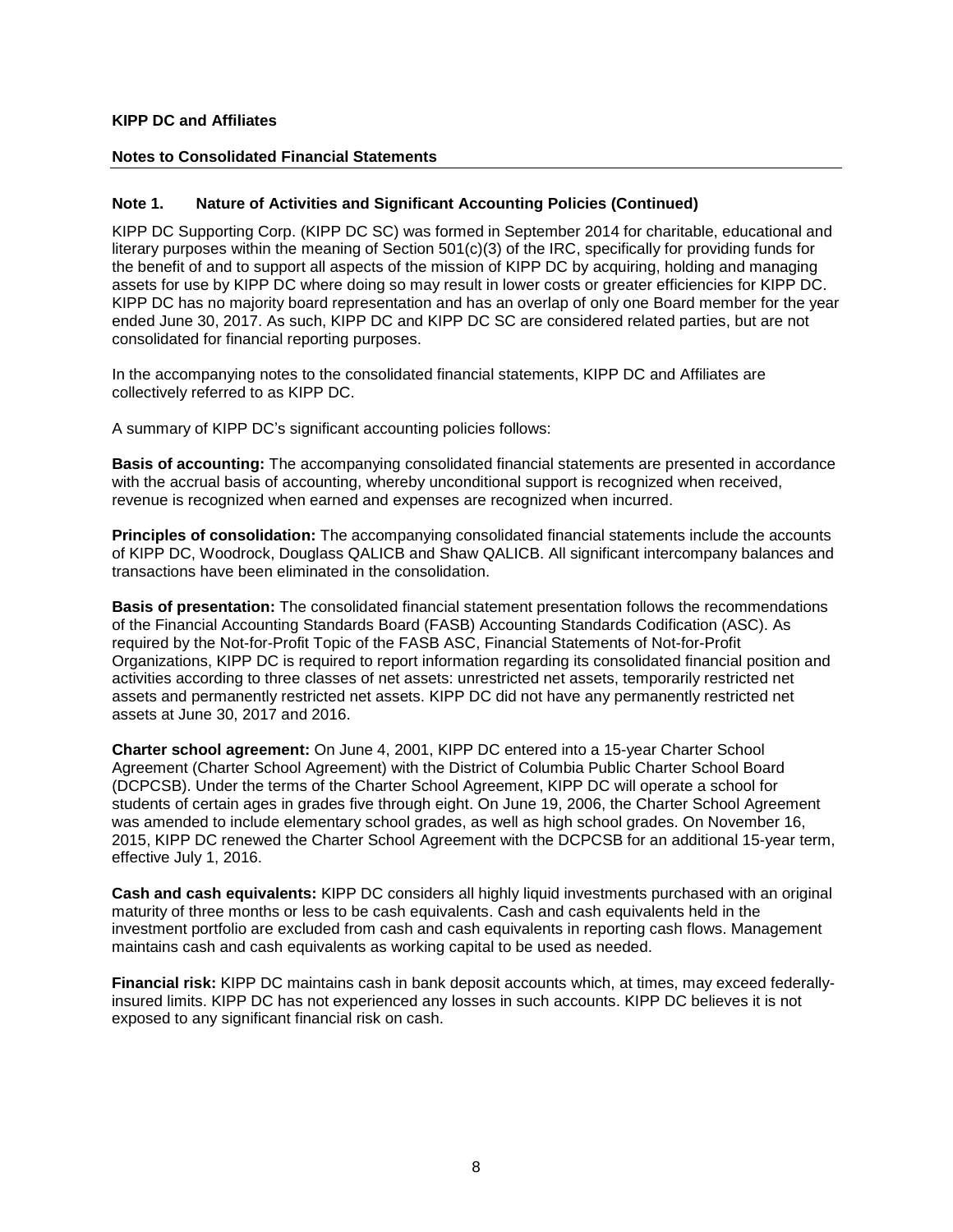#### **Notes to Consolidated Financial Statements**

## **Note 1. Nature of Activities and Significant Accounting Policies (Continued)**

KIPP DC invests in a professionally managed portfolio that contains money market funds, certificates of deposit and fixed income securities. Such investments are exposed to various risk such as market and credit risk. Due to the level of risk associated with such investments, and the level of uncertainty related to changes in the value of such investments, it is at least reasonably possible that changes in risks in the near-term could materially affect investment balances and the amounts reported in the consolidated financial statements.

**Investments:** Investments in equity securities with readily determinable fair values and all investments in debt securities are reflected at fair market value. To adjust the carrying value of these investments, the change in fair market value is recorded as a component of investment income or loss in the consolidated statements of activities.

**Receivables:** Receivables are carried at original invoice or claim amounts less an estimate made for doubtful receivables based on a review of all outstanding amounts on a monthly basis. Management determines the allowance for doubtful accounts by identifying troubled accounts and using historical experience applied to an aging of accounts. Receivables are written off when deemed uncollectible. Recoveries of receivables previously written off are recorded when received. Management recorded an allowance of \$109,400 at June 30, 2017. Management believed that an allowance was not required based on its evaluation of collectability of receivables at June 30, 2016.

**Promises to give:** Contributions are recognized when the donor makes a written promise to give that is, in substance, unconditional. Contributions that are restricted by the donor are reported as increases in unrestricted net assets if the restrictions expire in the fiscal year in which the contributions are recognized. The allowance for doubtful promises to give is based on management's evaluation of the status of existing promises to give and historical results. Management has determined that contributions receivable are fully collectible, and there was no allowance for doubtful receivables at June 30, 2017 and 2016.

**Property and equipment:** Property and equipment are recorded at cost. Depreciation is computed using the straight-line method over the estimated useful life of the related asset, ranging from 3 to 40 years. Normal repairs and maintenance are expensed as incurred. KIPP DC capitalizes all property and equipment purchased with a cost of \$5,000 or more.

**Valuation of long-lived assets:** KIPP DC accounts for the subsequent measurement of certain longlived assets in accordance with subsections of the FASB ASC Topic Property, Plant and Equipment that address Impairment or Disposal of Long-Lived Assets. The accounting standard requires that property, plant and equipment and certain identifiable intangible assets be reviewed for impairment whenever events or changes in circumstances indicate that the carrying amount of an asset may not be recoverable. Recoverability of the long-lived asset is measured by a comparison of the carrying amount of the asset to future undiscounted net cash flows expected to be generated by the asset. If such assets are considered to be impaired, the impairment to be recognized is measured by the amount by which the carrying amount of the assets exceeds the estimated fair value of the assets. Assets to be disposed of are reported at the lower of the carrying amount or fair value, less costs to sell.

**Interest rate swap agreements:** The fair value of the interest rate swap agreements is the estimated amount that the bank or financial institution would receive or pay to terminate the swap agreements at the reporting date, taking into account current interest rates and the current credit worthiness of the swap counter parties.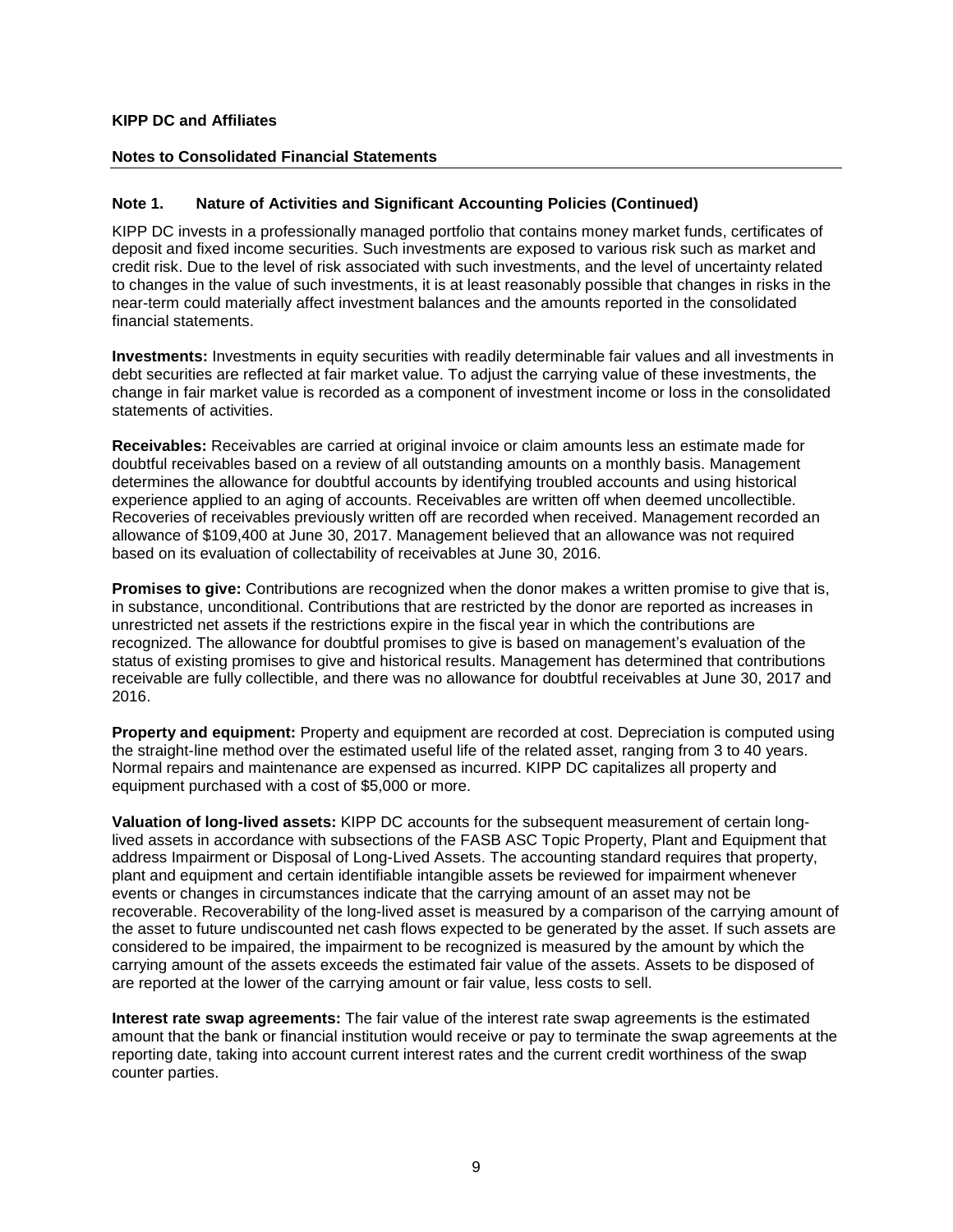#### **Notes to Consolidated Financial Statements**

## **Note 1. Nature of Activities and Significant Accounting Policies (Continued)**

**Interest rate cap agreement:** The fair value of the interest rate cap agreement is the estimated amount that KIPP DC would receive to sell the cap agreement to a market participant at the reporting date, taking into account current interest rates and the current credit worthiness of the cap counter parties.

**Debt issuance costs:** KIPP DC paid certain customary fees, as required, to secure the notes payable used to finance the construction of its new schools. These fees have been capitalized and are being amortized over the term of the notes payable using the effective interest method. Unamortized debt issuance costs are reported with long-term debt.

**Deferred rent:** KIPP DC has various lease agreements. The leases include annual escalations that are being allocated on a straight-line basis over the term of the lease as an offset against each period's rent expense. The deferred rent liability on the accompanying consolidated balance sheets represents the cumulative difference between the monthly rent expense and rent paid.

**Allocation of expenses:** Expenses are either directly charged to program services as incurred or proportionately allocated to functional categories based on various allocation methods.

**Net assets:** Unrestricted net assets are the net assets that are neither permanently restricted, nor temporarily restricted by donor-imposed stipulations.

Temporarily restricted net assets result from contributions whose use is limited by donor-imposed stipulations that either expire by passage of time or can be fulfilled and removed by actions of KIPP DC pursuant to these stipulations. Temporarily restricted net assets are reported as unrestricted net assets if the restrictions are met in the same period received. Net assets may be temporarily restricted for various purposes, such as use in future periods or use for specified purposes. Temporarily restricted net assets were released from restrictions during the years ended June 30, 2017 and 2016, for various purposes, including elementary school development, teacher training, new school start-up, college access programs, other academic support, facilities and growth. At June 30, 2017 and 2016, temporarily restricted net assets represented amounts restricted for specific education-related expenses and future periods.

**Per pupil allocation:** KIPP DC receives a per student allocation from the District of Columbia to cover the cost of academic and facilities expenses. Pupil allocation revenue is recognized in the period when it is earned, which is the school year for which the allocation is made. Unearned pupil allocation collections are recorded as deferred revenue.

**Contributions:** Contributions are recognized when the donor makes a promise to give to KIPP DC that is, in substance, unconditional. Donor-restricted revenue is reported as an increase in temporarily or permanently restricted net assets, depending on the nature of the restriction. However, if a restriction is fulfilled in the same time period in which the contribution is received, KIPP DC reports the support as unrestricted. When a restriction expires (that is, when a stipulated time restriction ends or purpose restriction is accomplished), temporarily restricted net assets are reclassified to unrestricted net assets and reported in the consolidated statements of activities as net assets released from restrictions.

**Grants:** KIPP DC receives grants from federal agencies and private grantors for various purposes. Receivables related to grant awards are recorded to the extent unreimbursed expenditures have been incurred for the purposes specified by an approved grant or award. KIPP DC defers grant collections under approved awards from grantors to the extent amounts received exceed expenditures incurred for the purposes specified under the grant restrictions. These deferred grants are recorded as refundable advances.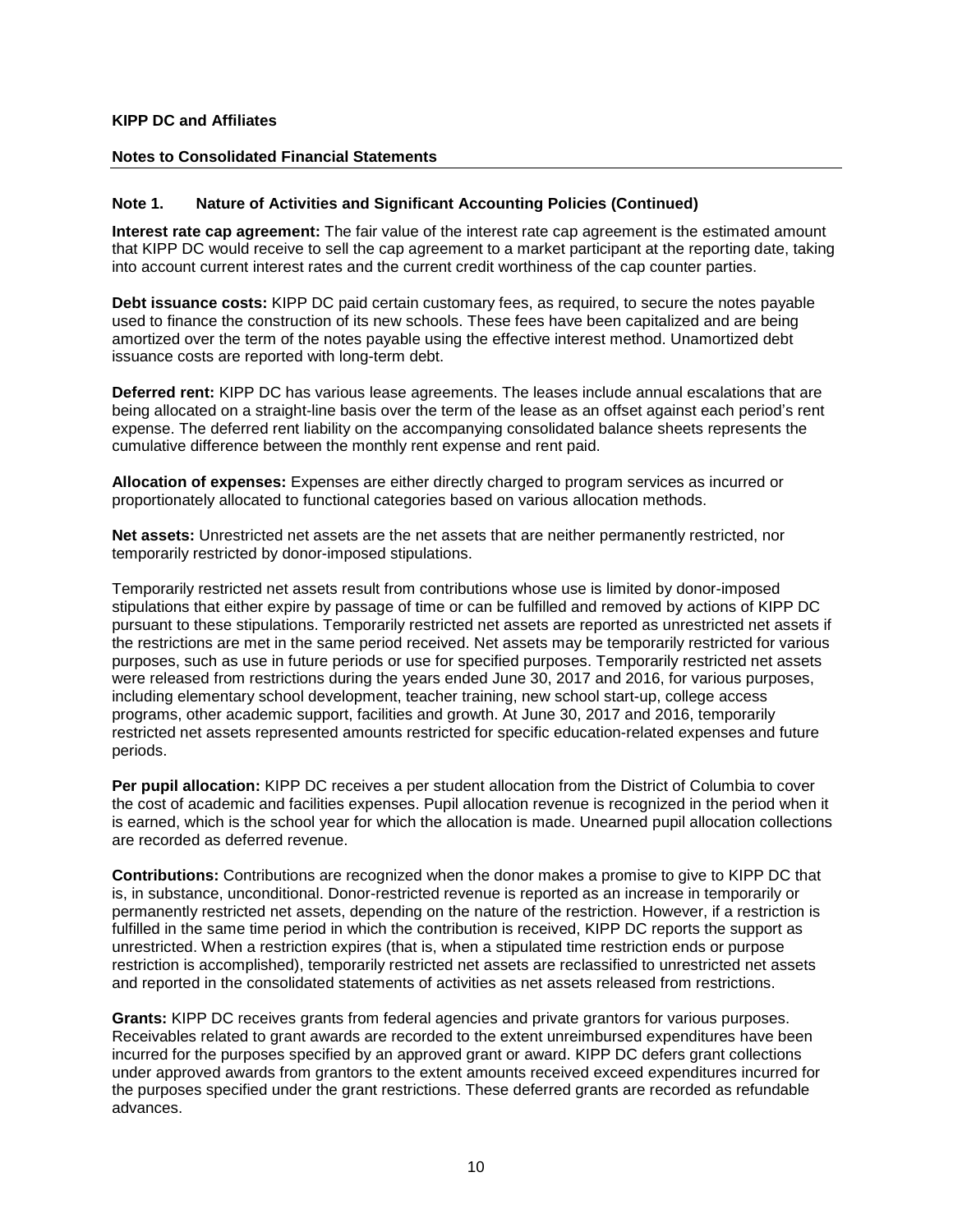#### **Notes to Consolidated Financial Statements**

## **Note 1. Nature of Activities and Significant Accounting Policies (Continued)**

**Sublease rental income:** Sublease rental income is being recognized on a straight-line basis based on the aggregate minimum rental payments called for in the lease agreements over the applicable lease terms.

**Tax status:** KIPP DC is a tax-exempt organization under Section 501(c)(3) of the IRC and is not considered to be a private foundation. KIPP DC is exempt from federal taxes on income other than unrelated business income. KIPP DC did not have any net unrelated business income for the years ended June 30, 2017 and 2016. Douglass QALICB is a District of Columbia non-stock, nonprofit organization. Shaw QALICB is a District of Columbia non-stock, nonprofit organization. Douglass QALICB may file for tax-exempt status under Section 501(c)(2). Douglass QALICB was dissolved during July 2016.

KIPP DC follows the accounting standard on accounting for uncertainty in income taxes, which addresses the determination of whether tax benefits claimed or expected to be claimed on a tax return should be recorded in the consolidated financial statements. Under this guidance, KIPP DC may recognize the tax benefit from an uncertain tax position only if it is more likely than not that the tax position will be sustained on examination by taxing authorities based on the technical merits of the position. The tax benefits recognized in the consolidated financial statements from such a position are measured based on the largest benefit that has a greater than 50% likelihood of being realized upon ultimate settlement. The guidance on accounting for uncertainty in income taxes also addresses de-recognition, classification, interest and penalties on income taxes, and accounting in interim periods.

Interest and penalties associated with unrecognized tax benefits are classified as additional income taxes in the consolidated statements of activities.

KIPP DC files income tax returns in the U.S. federal jurisdiction. As of June 30, 2017, there were no material unrecognized/derecognized tax benefits or tax penalties or interest. Generally, KIPP DC is no longer subject to U.S. federal income tax examinations by tax authorities for years before 2014.

**Use of estimates:** The preparation of consolidated financial statements requires management to make estimates and assumptions that affect the reported amounts of assets and liabilities, the disclosure of contingent assets and liabilities at the date of the consolidated financial statements and the reported amounts of revenue and expenses during the reporting period. Actual results could differ from those estimates.

**Reclassifications:** Certain items in the June 30, 2016, consolidated financial statements have been reclassified to conform to the June 30, 2017, consolidated financial statement presentation. The reclassifications had no effect on the previously reported change in net assets or net assets.

**Adopted accounting pronouncement:** In April 2015, the FASB issued Accounting Standards Update (ASU) No. 2015-03, *Simplifying the Presentation of Debt Issuance Costs*, which requires that debt issuance costs related to a recognized debt liability be presented on the consolidated balance sheets as a direct deduction from the carrying amount of that debt liability, consistent with debt discounts. The ASU is effective for KIPP DC for the year ending June 30, 2017, but early adoption is permissible. KIPP DC adopted this pronouncement during the year ended June 30, 2017, and applied the change retrospectively to 2016.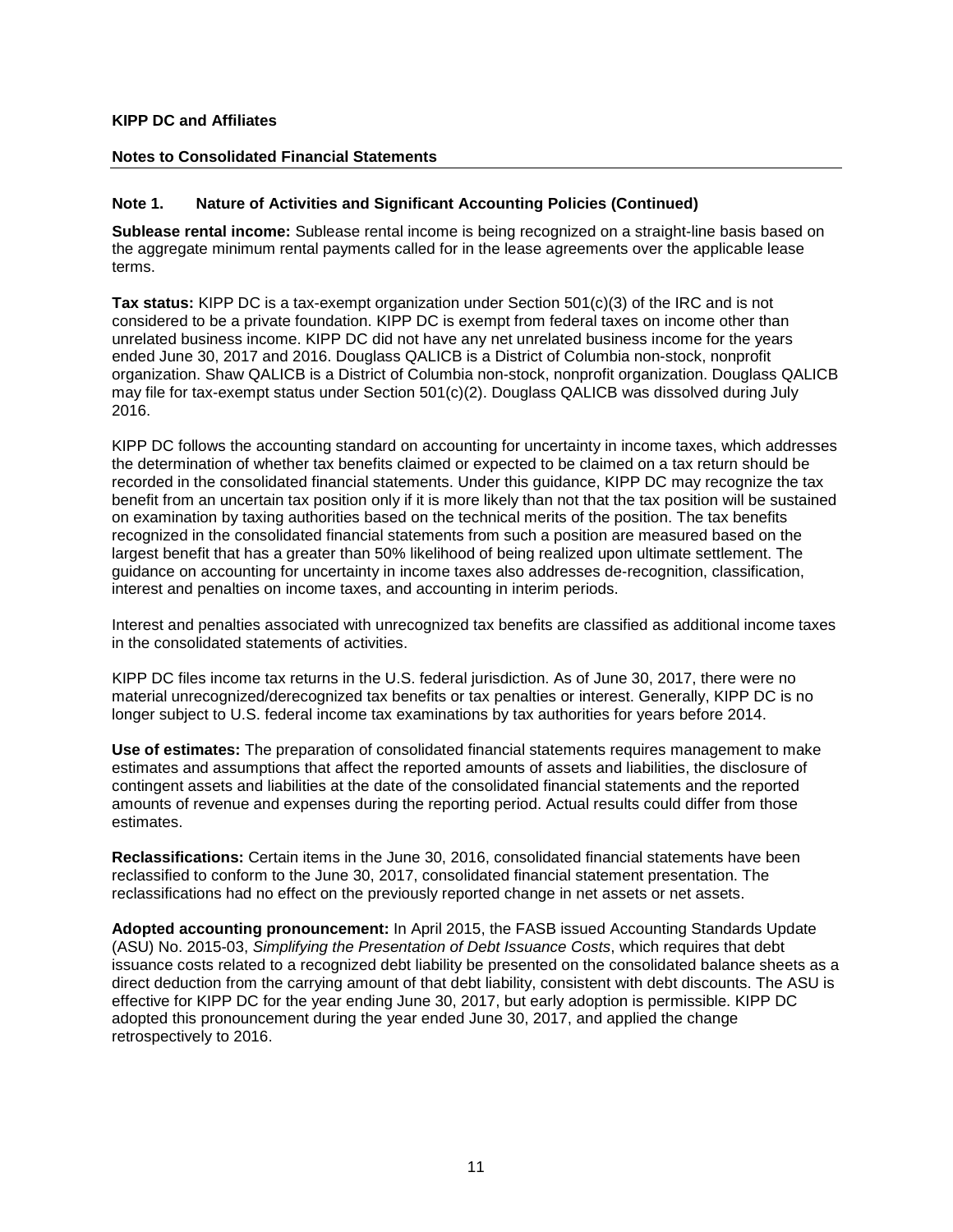#### **Notes to Consolidated Financial Statements**

## **Note 1. Nature of Activities and Significant Accounting Policies (Continued)**

**Pending accounting pronouncements:** In November 2016, the FASB issued ASU No. 2016-18, *Statement of Cash Flows (Topic 230): Restricted Cash (a consensus of the FASB Emerging Issues Task Force),* which provides guidance on the presentation of restricted cash or restricted cash equivalents in the statement of cash flows. ASU No. 2016-18 will be effective for KIPP DC for the year ending on June 30, 2020. KIPP DC is currently evaluating the impact of the adoption of this guidance on its consolidated financial statements.

In August 2016, the FASB issued ASU No. 2016-14, *Not-for-Profit Entities (Topic 958): Presentation of Financial Statements of Not-for-Profit Entities.* The amendments in this ASU make improvements to the information provided in financial statements and accompanying notes of nonprofit entities. The amendments set forth the FASB's improvements to net asset classification requirements and the information presented about a nonprofit entity's liquidity, financial performance and cash flows. The ASU will be effective for KIPP DC for the year ending June 30, 2019. Earlier adoption is permitted. The changes in this ASU should generally be applied on a retrospective basis in the year that the ASU is first applied. Management has not evaluated the impact of this ASU on the consolidated financial statements.

In February 2016, the FASB issued ASU No. 2016-02, *Leases (Topic 842).* The guidance in this ASU supersedes the leasing guidance in Topic 840, *Leases.* Under the new guidance, lessees are required to recognize lease assets and lease liabilities on the consolidated balance sheets for all leases with terms longer than 12 months. Leases will be classified as either finance or operating, with classification affecting the pattern of expense recognition in the consolidated statements of activities. The new standard is effective for KIPP DC for the fiscal year ending June 30, 2020. A modified retrospective transition approach is required for lessees for capital and operating leases existing at, or entered into after, the beginning of the earliest comparative period presented in the financial statements, with certain practical expedients available. KIPP DC is currently evaluating the impact of the pending adoption of the new standard on the consolidated financial statements.

In May 2014, the FASB issued ASU No. 2014-09, *Revenue from Contracts with Customers (Topic 606)*, requiring an entity to recognize the amount of revenue to which it expects to be entitled for the transfer of promised goods or services to customers. The updated standard will replace most existing revenue recognition guidance in generally accepted accounting principles in the United States of America when it becomes effective and permits the use of either a full retrospective or retrospective with cumulative effect transition method. In August 2015, the FASB issued ASU No. 2015-14, which defers the effective date of ASU No. 2014-09 one year, making it effective for KIPP DC for the fiscal year ending June 30, 2019. Management has not evaluated the impact of this ASU on the consolidated financial statements.

**Subsequent events:** Subsequent events have been evaluated through October 31, 2017, which is the date the consolidated financial statements were issued.

#### **Note 2. Restricted Cash and Investments**

Under the terms of certain notes payable and construction agreements, KIPP DC is required to maintain minimum balances with financial institutions. In addition, unspent proceeds from notes payable and a restricted private contribution are restricted for specific purposes.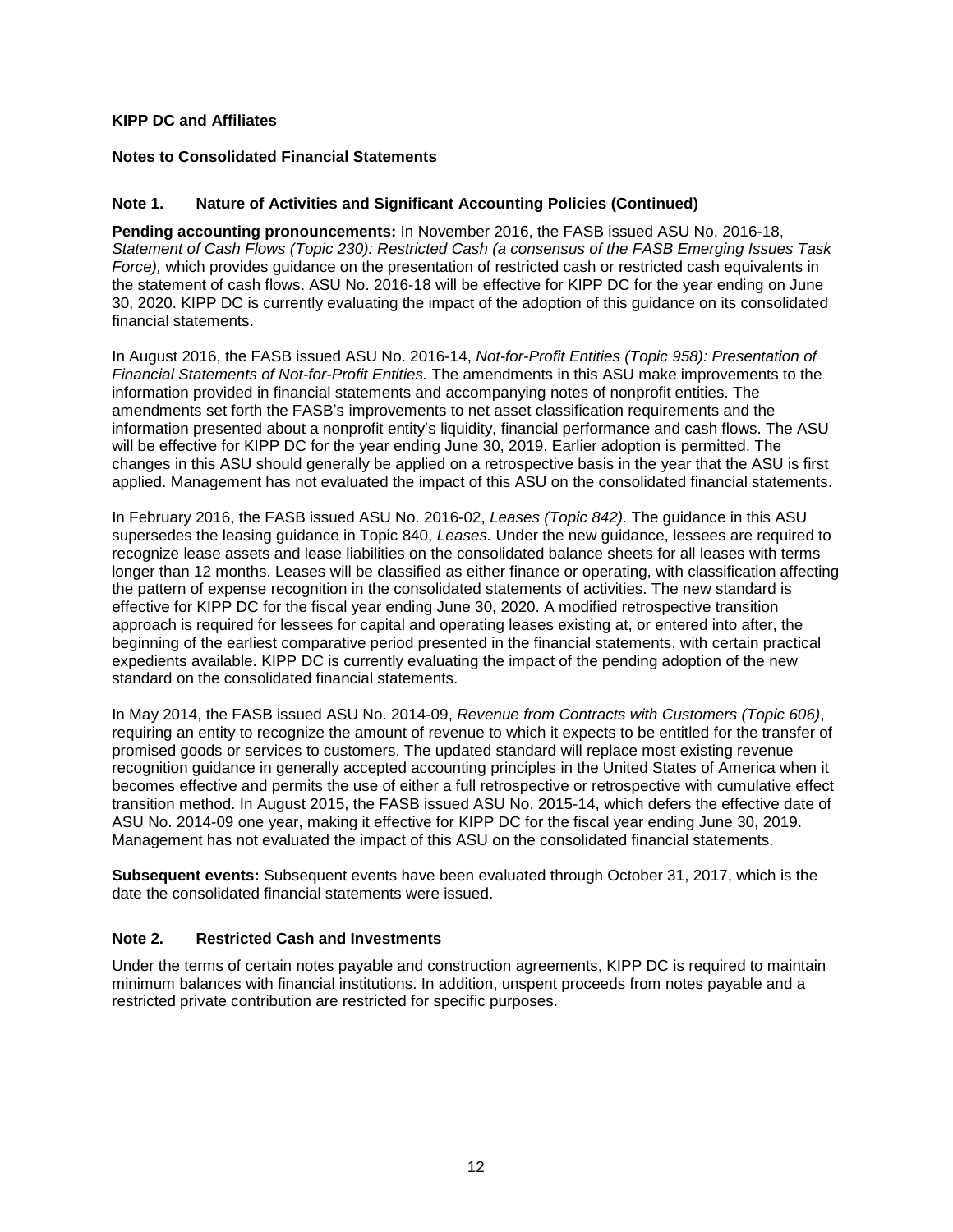## **Notes to Consolidated Financial Statements**

## **Note 2. Restricted Cash and Investments (Continued)**

At June 30, 2017 and 2016, \$550,578 and \$1,915,015 in cash, respectively, and \$15,971,485 and \$20,225,056 in investments, respectively, were restricted for these purposes.

Restricted cash included \$94,881 and \$162,611 at June 30, 2017 and 2016, respectively, related to the KIPP DC – Shaw QALICB, Inc. City First Capital XX, LLC note payable. The other restricted cash balances at June 30, 2017 and 2016, of \$455,697 and \$1,752,404, respectively, relate to restricted amounts pertaining to loans required for the Hamilton campus project.

Restricted investments of \$7,169,633 and \$6,356,102 at June 30, 2017 and 2016, respectively, were due to requirements of the D.C. Revenue Bonds, KIPP DC Issue, Series 2013A. The investment is restricted for bond project fund, debt service fund and debt service reserve. In addition, restricted investments of \$863,534 and \$4,309,428 at June 30, 2017 and 2016, respectively, were due to requirements of the D.C. Variable Rate Revenue Bonds Series 2014 bonds. The investment is restricted for bond project fund, debt service fund and debt service reserve. Other restricted investments at June 30, 2017 and 2016, include an investment of \$257,136 and \$210,091, respectively, related to requirements of the D.C. Revenue Bonds, KIPP DC Issue, Series 2015 and \$7,681,182 and \$9,349,435, respectively, in proceeds from a restricted contribution received in fiscal year ending June 30, 2016.

## **Note 3. Promises to Give**

Promises to give at June 30, 2017 and 2016, consist of the following:

|                                   |   | 2017      |  | 2016      |
|-----------------------------------|---|-----------|--|-----------|
| One year or less                  | S | 430.711   |  | 3,248,113 |
| One to five years                 |   | 1,085,000 |  | 1,360,000 |
|                                   |   | 1,515,711 |  | 4,608,113 |
| Less discount on promises to give |   | (87, 826) |  | (82, 409) |
|                                   |   | 1,427,885 |  | 4,525,704 |

In addition, KIPP DC has conditional promises to give of a maximum of \$902,000. Future payments are contingent upon KIPP DC meeting certain milestones documented in the pledge agreement. No amounts for conditional promises to give have been recorded in the consolidated financial statements.

## **Note 4. Investments**

Investments and restricted investments at June 30, 2017 and 2016, consist of the following:

|                                                             | 2017       | 2016       |
|-------------------------------------------------------------|------------|------------|
|                                                             |            |            |
| Money market funds - U.S. Treasury securities               | 8.376.154  | 33,220,173 |
| Certificates of deposit                                     | 18,019,925 | 16.999.846 |
| Fixed income – Corporate bonds and U.S. Treasury securities | 32.442.024 | 21,571,377 |
|                                                             | 58,838,103 | 71,791,396 |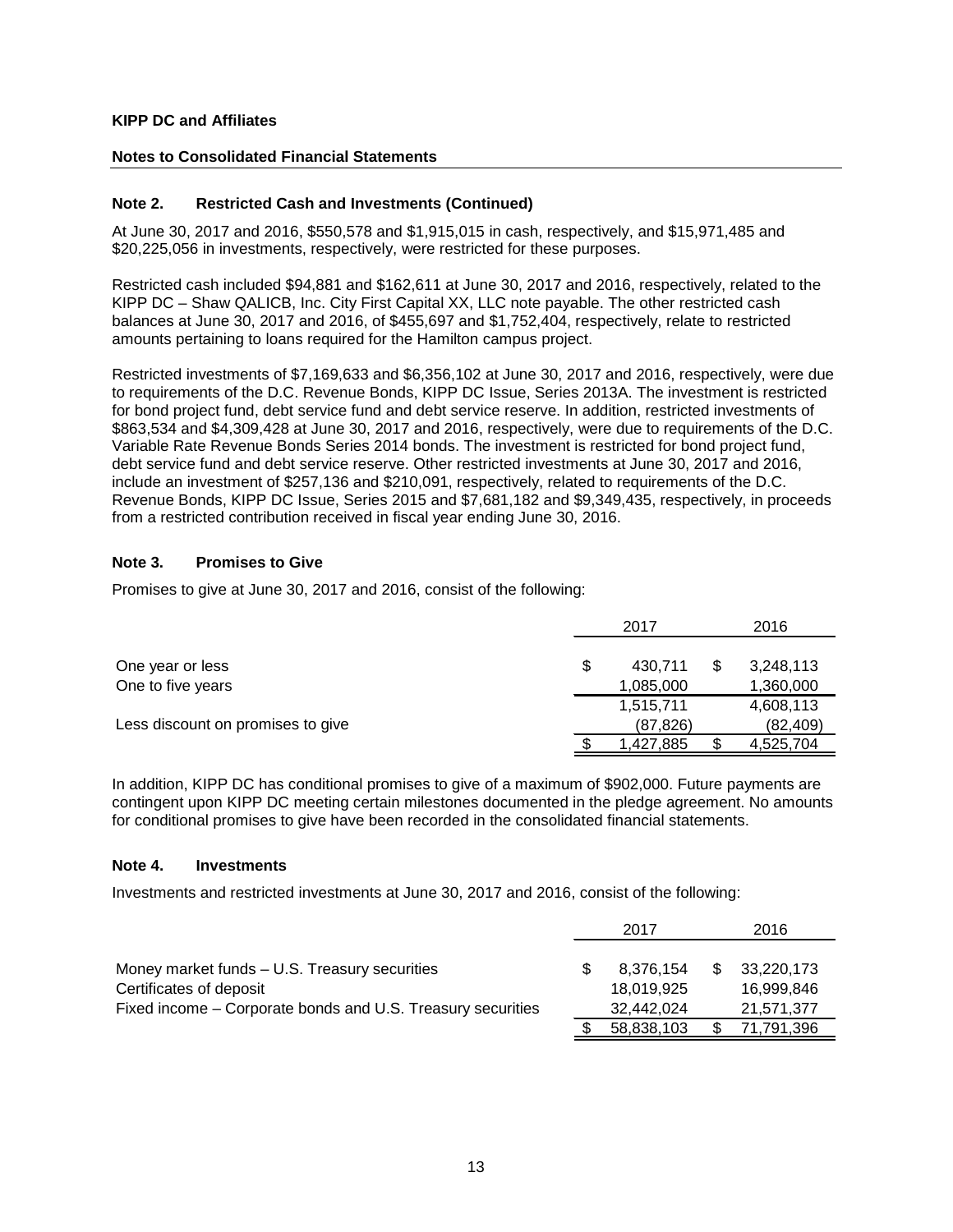## **Notes to Consolidated Financial Statements**

## **Note 4. Investments (Continued)**

Investment income for the years ended June 30, 2017 and 2016, consists of the following:

|                                                               | 2017             |   | 2016              |
|---------------------------------------------------------------|------------------|---|-------------------|
| Interest and dividends<br>Realized and unrealized gain (loss) | 376.465<br>3.823 |   | 95,700<br>(9,626) |
|                                                               | 380,288          | S | 86.074            |

## **Note 5. Property and Equipment**

Property and equipment at June 30, 2017, and depreciation expense for the year then ended consist of the following:

| <b>Asset Category</b>     | Estimated<br>Useful Lives | Cost           | Accumulated<br>Depreciation    | <b>Net</b><br>Value | Depreciation<br>Expense |
|---------------------------|---------------------------|----------------|--------------------------------|---------------------|-------------------------|
| Land                      |                           | 9.694.981<br>S | \$<br>$\overline{\phantom{a}}$ | 9,694,981<br>S      | S                       |
| Building and improvements | 28 to 40 years            | 65,921,595     | 9,697,510                      | 56,224,085          | 1,901,167               |
| Computer equipment        | 3 years                   | 612.727        | 497,806                        | 114.921             | 44,559                  |
| Furniture and equipment   | 5 years                   | 373,562        | 303,207                        | 70.355              | 23,301                  |
| Leasehold improvements    | Life of lease (a)         | 129,612,117    | 16,024,983                     | 113,587,134         | 4,351,014               |
|                           |                           | \$206,214,982  | 26,523,506<br>S.               | \$179,691,476       | 6,320,041               |

(a) Shorter of the estimated useful life of the asset or lease term.

Property and equipment at June 30, 2016, and depreciation expense for the year then ended consisted of the following:

| <b>Asset Category</b>     | Estimated<br>Useful Lives | Cost           | Accumulated<br>Depreciation | <b>Net</b><br>Value | Depreciation<br>Expense |
|---------------------------|---------------------------|----------------|-----------------------------|---------------------|-------------------------|
| Land                      |                           | 8,900,235<br>S | \$<br>٠                     | 8,900,235<br>S      | \$                      |
| Building and improvements | 28 to 40 years            | 41,391,055     | 7,796,345                   | 33,594,710          | 1,222,277               |
| Computer equipment        | 3 years                   | 546,396        | 453,247                     | 93.149              | 68,197                  |
| Furniture and equipment   | 5 years                   | 357.483        | 279.906                     | 77.577              | 21.470                  |
| Leasehold improvements    | Life of lease (a)         | 125,833,384    | 11,673,969                  | 114,159,415         | 4,054,121               |
| Construction-in-process   |                           | 18,843,662     |                             | 18,843,662          |                         |
|                           |                           | \$195,872,215  | \$20,203,467                | \$175,668,748       | 5,366,065               |

(a) Shorter of the estimated useful life of the asset or lease term.

## **Note 6. Capital Lease Obligation**

KIPP DC leases space from an unrelated nonprofit entity under the provisions of a capital lease. The lease expires on January 31, 2035. The terms of the capital lease provide for monthly payments of \$7,500 per month through August 31, 2015, with escalated payments for the remainder of the lease. The carrying value of the leased asset net of accumulated depreciation at June 30, 2017 and 2016, was \$2,665,992 and \$2,832,423, respectively.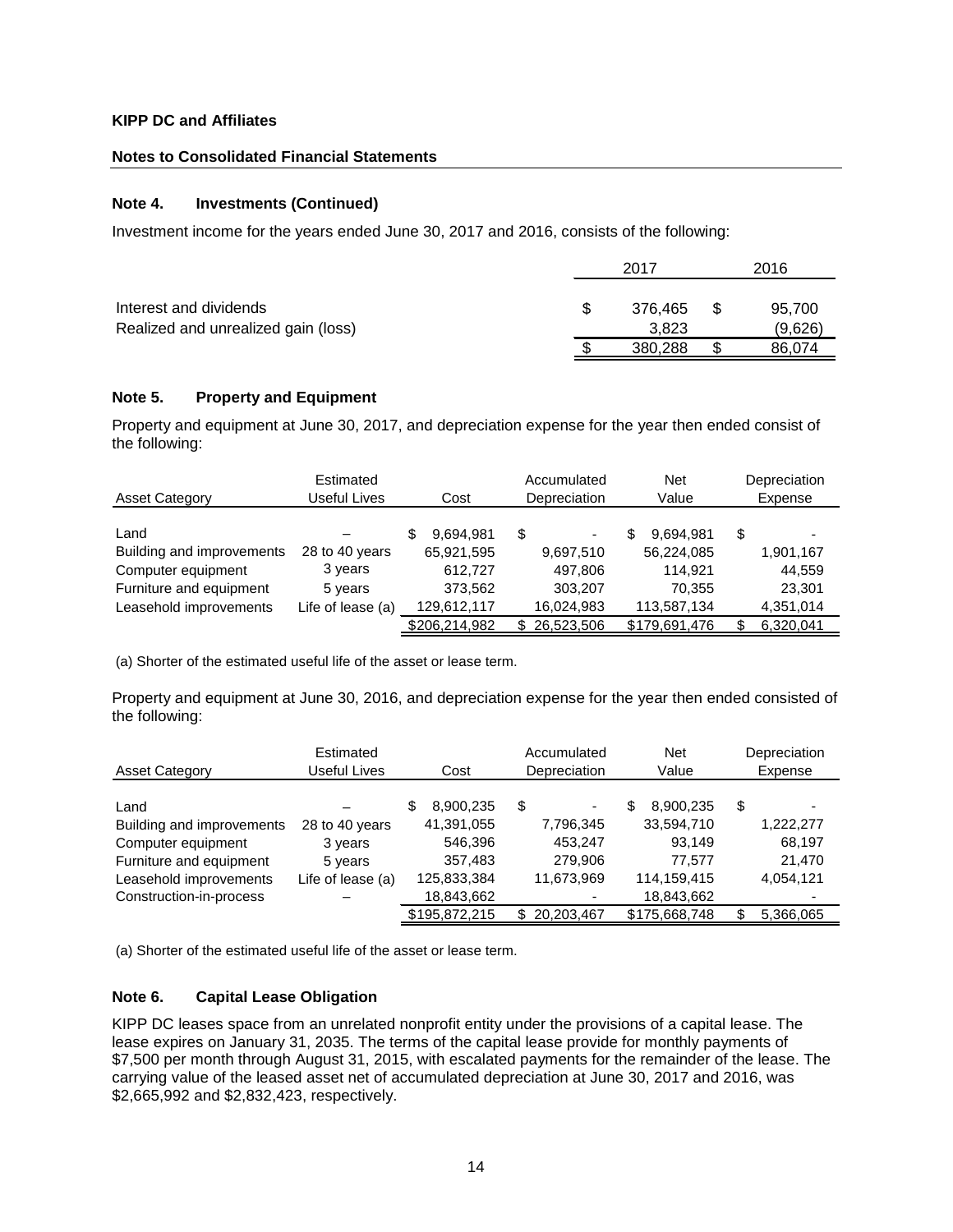## **Notes to Consolidated Financial Statements**

## **Note 6. Capital Lease Obligation (Continued)**

Future minimum lease payments remaining are as follows:

| Years ending June 30:             |           |             |
|-----------------------------------|-----------|-------------|
| 2018                              | \$        | 96,000      |
| 2019                              |           | 96,000      |
| 2020                              |           | 96,000      |
| 2021                              |           | 151,716     |
| 2022                              |           | 156,264     |
| Thereafter                        | 2,418,128 |             |
|                                   | 3,014,108 |             |
| Less amount representing interest |           | (1,596,818) |
|                                   |           | 1,417,290   |

## **Note 7. Notes Payable**

Long-term debt at June 30, 2017 and 2016, consists of the following:

|                                      | 2017          | 2016              |
|--------------------------------------|---------------|-------------------|
|                                      |               |                   |
| Principal amount                     | \$175,247,000 | \$<br>163,559,651 |
| Plus premium on note payable         | 636.116       | 666.988           |
| Less unamortized debt issuance costs | (3,739,759)   | (4,048,446)       |
|                                      | 172,143,357   | 160,178,193       |

Principal amounts of notes payable at June 30, 2017 and 2016, consist of the following:

|                                                                                                                                                                                                                                                                                                                                    | 2017         | 2016          |
|------------------------------------------------------------------------------------------------------------------------------------------------------------------------------------------------------------------------------------------------------------------------------------------------------------------------------------|--------------|---------------|
| $KIPP$ $DC:$                                                                                                                                                                                                                                                                                                                       |              |               |
| District of Columbia Revenue Bonds (KIPP DC Issue - Series 2013A);<br>fixed semi-annual interest and annual principal payments<br>until July 2048 when the bonds mature.                                                                                                                                                           | \$63,070,000 | \$ 63,070,000 |
| District of Columbia Revenue Bonds (KIPP DC Issue - Series 2014);<br>maximum loan amount \$38 million; monthly interest-only payments<br>through July 1, 2016; interest rate variable $(70\%$ LIBOR + 1.15%);<br>maturity date of June 1, 2046.                                                                                    | 33,268,000   | 27,373,601    |
| Note payable due to Compass Bank;<br>monthly interest-only payments; interest rate variable (one-month<br>LIBOR + 1.30%); balance due in full on October 1, 2026 (maturity<br>date). Per the note, the lender has the option to require prepayment in<br>full of all outstanding and interest on May 1, 2018 (mandatory put date). | 18,000,000   | 18,000,000    |
| District of Columbia Revenue Bonds (KIPP DC Issue – Series 2015);<br>maximum loan amount \$20 million; monthly interest-only payments<br>through July 1, 2016; interest rate variable $(65.01\%$ LIBOR + 1.14%);<br>maturity date of June 1, 2046.                                                                                 | 20,000,000   | 14,207,050    |

(Continued)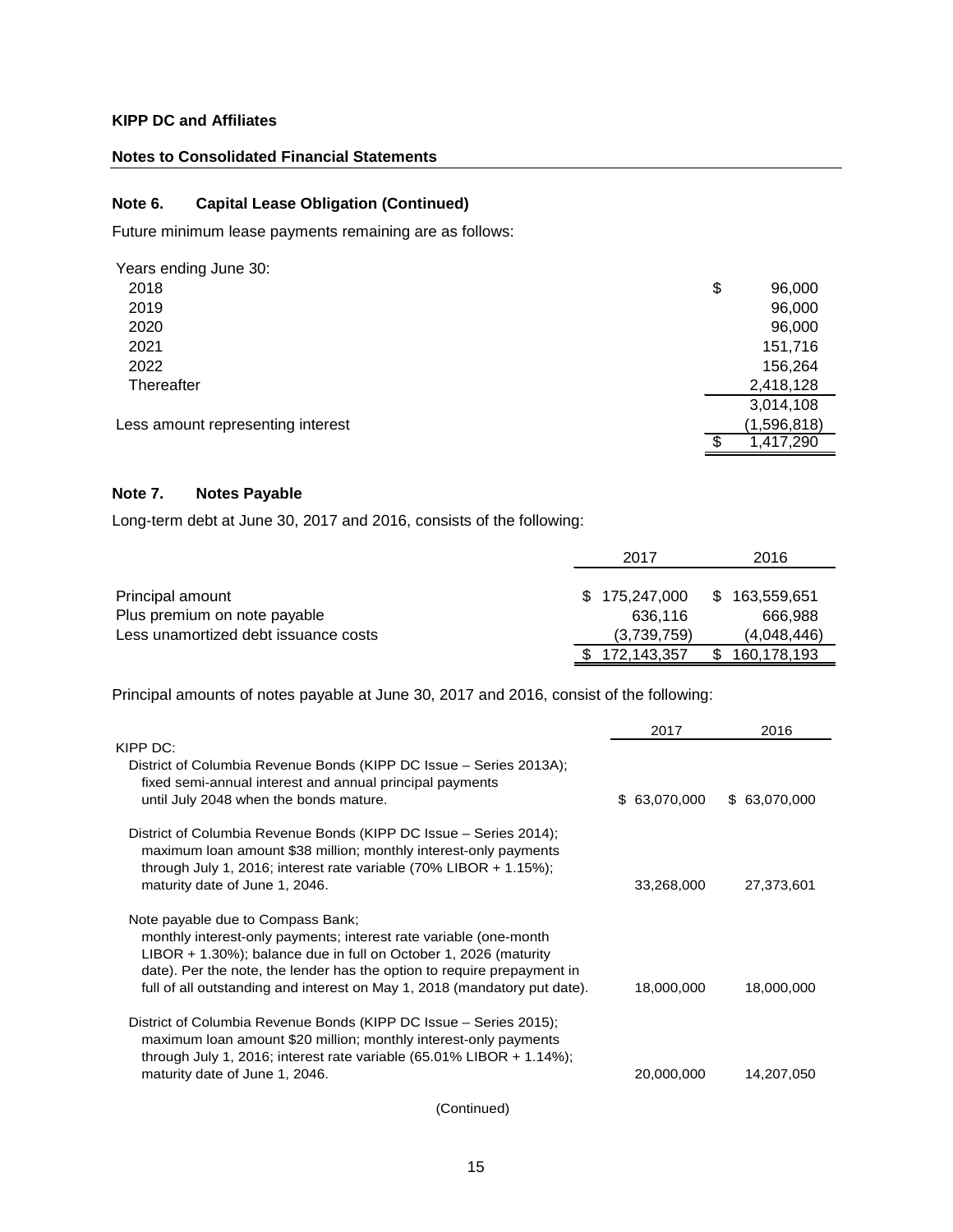#### **Notes to Consolidated Financial Statements**

## **Note 7. Notes Payable (Continued)**

|                                                                                                                                                                                                                                                                                                                                                                                                                                                                                                                                                                                            | 2017            | 2016           |
|--------------------------------------------------------------------------------------------------------------------------------------------------------------------------------------------------------------------------------------------------------------------------------------------------------------------------------------------------------------------------------------------------------------------------------------------------------------------------------------------------------------------------------------------------------------------------------------------|-----------------|----------------|
| KIPP DC (Continued):<br>Note payable due to Community Urban Revitalization Enterprises V, LLC;<br>semi-annual interest payments due for the first seven years; interest<br>rate of 1.344%; amortization of principal begins on December 1, 2022;<br>and loan matures on December 1, 2049.                                                                                                                                                                                                                                                                                                  | \$<br>7,469,000 | 7,469,000<br>S |
| Note payable due to Civic Builders Sub-CDE V, LLC;<br>annual interest payments due for the first seven years; interest rate<br>of 1%; amortization of principal begins on December 1, 2022; and<br>loan matures on December 1, 2049.                                                                                                                                                                                                                                                                                                                                                       | 6,370,000       | 6,370,000      |
| Note payable due to PNC CDE 55, LP;<br>semi-annual interest payments due for the first seven years; interest<br>rate of 1.344%; amortization of principal begins on December 1, 2022;<br>and loan matures on December 1, 2049.                                                                                                                                                                                                                                                                                                                                                             | 1,925,000       | 1,925,000      |
| Note payable due to PNC CDE 43, LP;<br>annual interest payments due for the first seven years; interest rate<br>of 1%; amortization of principal begins on December 1, 2022; and<br>loan matures on December 1, 2049.                                                                                                                                                                                                                                                                                                                                                                      | 1,625,000       | 1,625,000      |
| KIPP DC - Shaw QALICB, Inc.:<br>City First Capital XX, LLC note payable agreement entered on October 4,<br>2011. Advances under this note shall bear interest from the date of this<br>note until paid at the rate of 1.00% per annum. Interest payable in equal<br>quarterly installments on the 15th of March, June, September and<br>December of each year. Commencing on December 15, 2018, and<br>continuing on the 15th of March, June, September and December<br>thereafter until maturity on October 4, 2041, equal quarterly payments<br>of principal and interest shall be paid. | 17,705,702      | 17,705,702     |
| City First Capital XX, LLC note payable agreement entered on October 4,<br>2011. Advances under this note shall bear interest from the date of this<br>note until paid at the rate of 1.00% per annum. Interest payable in equal<br>quarterly installments on the 15th of March, June, September and<br>December of each year. Commencing on December 15, 2018, and<br>continuing on the 15th of March, June, September and December<br>thereafter until maturity on October 4, 2041, equal quarterly payments                                                                             |                 |                |
| of principal and interest shall be paid.                                                                                                                                                                                                                                                                                                                                                                                                                                                                                                                                                   | 5,814,298       | 5,814,298      |
|                                                                                                                                                                                                                                                                                                                                                                                                                                                                                                                                                                                            | \$175,247,000   | \$163,559,651  |

These notes payable are collateralized by cash, pledges of per pupil funding, liens on net revenues, deeds of trust on land and improvements, deeds of trust on ground leases and leasehold improvements and guarantees from KIPP DC. Inter-creditor agreements govern the allocation of this collateral.

In connection with the various debt agreements, KIPP DC has agreed, among other things, to (1) maintain debt service coverage of not less than 1.10 to 1.00, and (2) maintain a minimum liquidity ratio.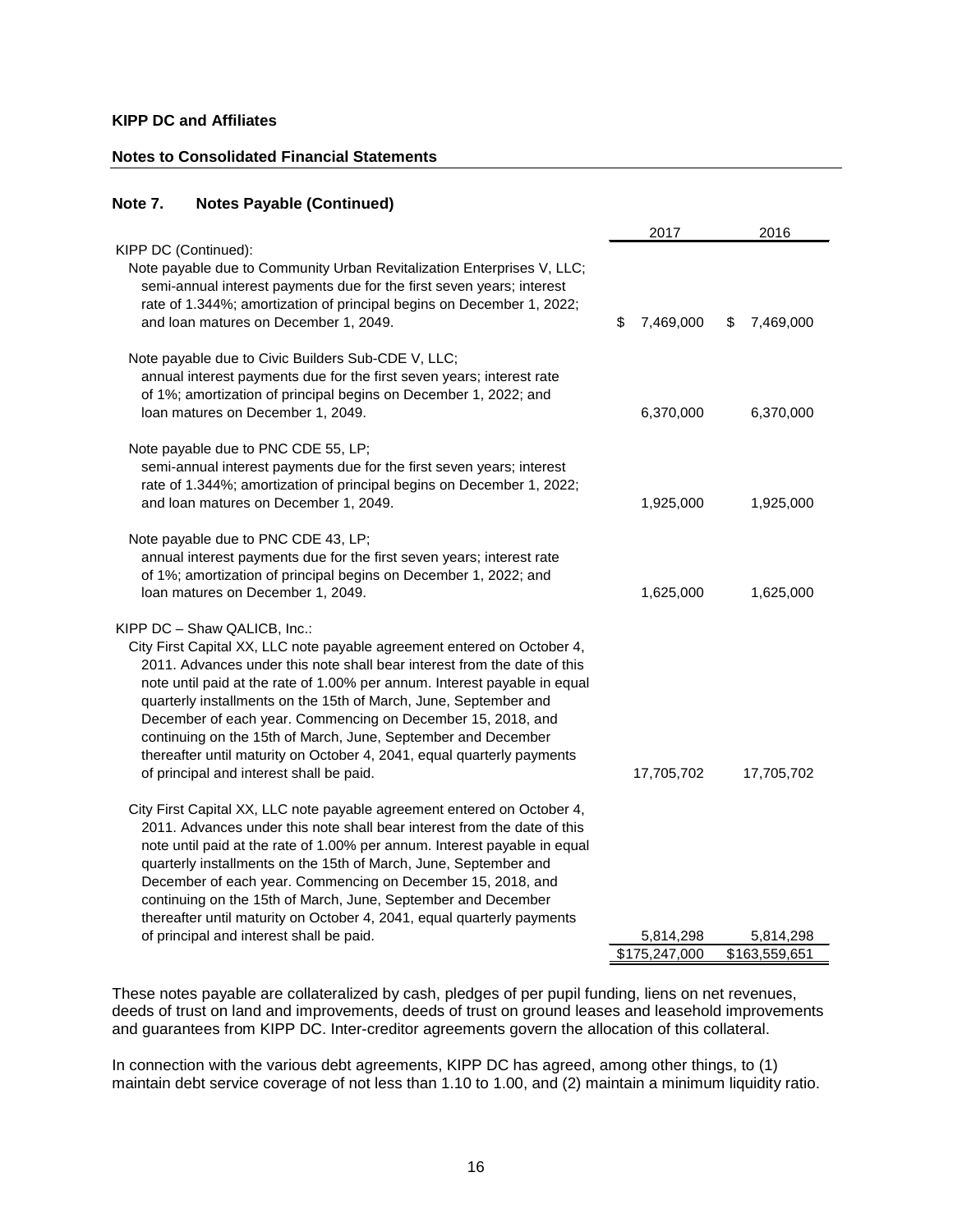#### **Notes to Consolidated Financial Statements**

## **Note 7. Notes Payable (Continued)**

Annual principal payments on these notes payable at June 30, 2017, are due in future years as follows:

| Years ending June 30: |                  |
|-----------------------|------------------|
| 2018                  | 20,034,000<br>\$ |
| 2019                  | 2,699,519        |
| 2020                  | 3,084,314        |
| 2021                  | 3,164,552        |
| 2022                  | 3,256,882        |
| Thereafter            | 143,007,733      |
|                       | 175,247,000      |

Interest capitalized on these notes payable was \$13,737 and \$144,090 for the years ended June 30, 2017 and 2016, respectively. Interest expense was \$6,064,487 and \$6,108,346 for the years ended June 30, 2017 and 2016, respectively.

Amortization expense and write-off of debt issuance costs was \$308,687 and \$657,428 for the years ended June 30, 2017 and 2016, respectively.

In order to mitigate the risk of a floating interest rate on the M&T Bank term loan, KIPP DC entered into an interest rate cap agreement for the notional amount of \$5,465,000 on September 27, 2011. The cost of the cap was \$93,750. In exchange, KIPP DC has received rate protection not to exceed 5% through June 1, 2015, and 7.5% from June 1, 2015 through September 1, 2018. KIPP DC carries the cap as an asset in the consolidated balance sheets at fair value. During the year ended June 30, 2014, KIPP DC paid off the entire outstanding balance of this loan. At June 30, 2017 and 2016, the value of the cap was \$0 and \$2, respectively. The notional value of the cap was \$1,599,000 as of June 30, 2017.

For the years ended June 30, 2017 and 2016, losses on the cap were \$(2) and (\$158), respectively.

In order to mitigate the risk of a floating interest rate on the District of Columbia Variable Rate Revenue Bonds Series 2014 bonds, KIPP DC entered into an interest rate swap agreement with PNC Bank, National Association (PNC) during the year ended June 30, 2015. The original notional value of this swap was \$14,700,000. The current notional value of this swap was \$33,315,000 at June 30, 2017. KIPP DC agrees to pay PNC a fixed rate of 2.068% on the principal balance of the bonds payable, in exchange for the receipt of floating rate interest payment based on 70% of the 30-day average London InterBank Offered Rate (LIBOR) (The LIBOR rate was 1.22% at June 30, 2017). This agreement has been designated as a hedging transaction to limit the KIPP DC's exposure to fluctuating interest payments due on its bonds and continues in effect until October 1, 2026. KIPP DC has recognized a liability of \$1,538,411 and \$3,548,838, respectively in the consolidated balance sheets and the related unrealized gain (loss) of \$2,010,427 and (\$2,191,683) as a component of change in net assets in the consolidated statements of activities for the years ended June 30, 2017 and 2016, respectively.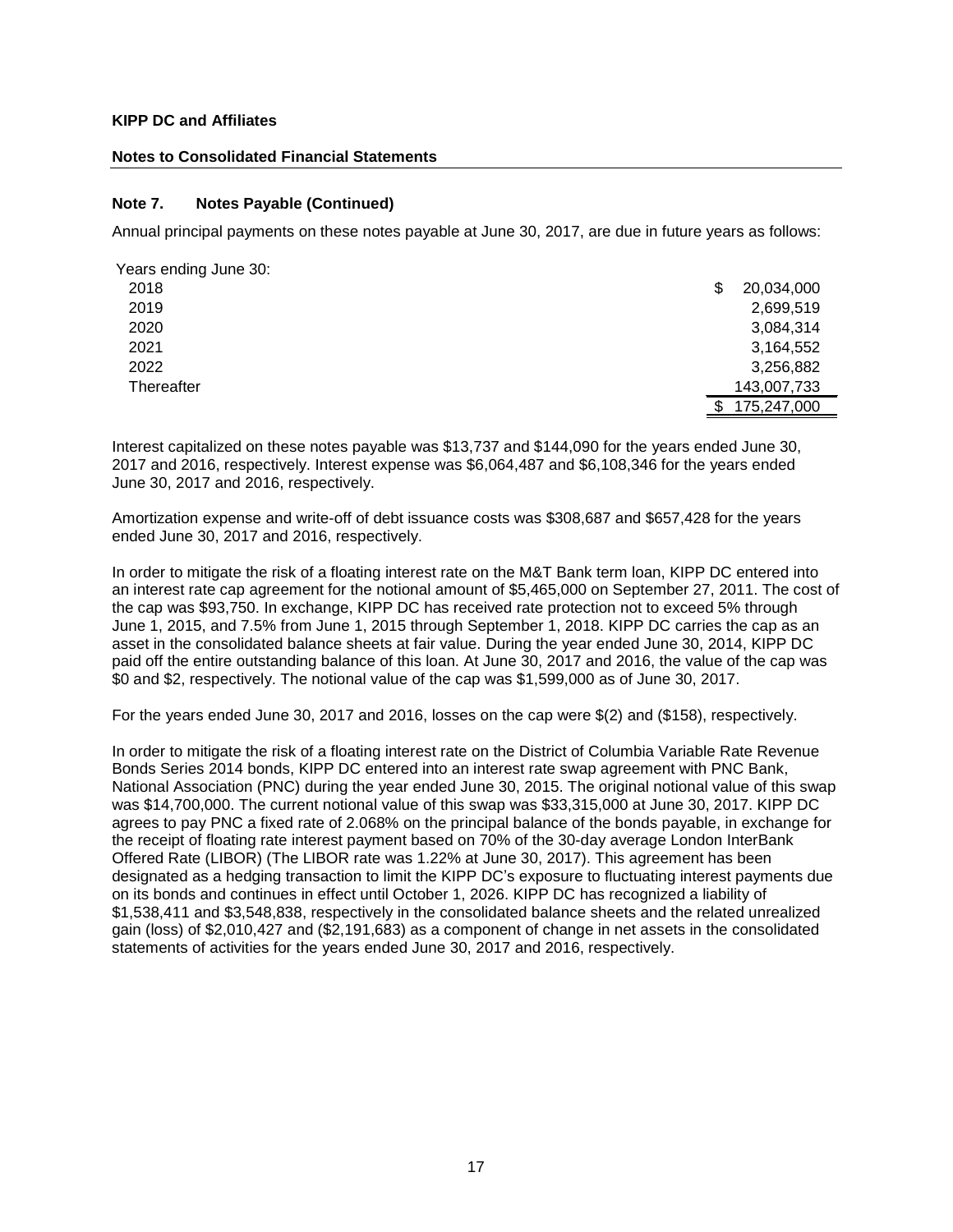## **Notes to Consolidated Financial Statements**

## **Note 7. Notes Payable (Continued)**

In order to mitigate the risk of a floating interest rate on the District of Columbia Variable Rate Revenue Bonds Series 2015 bonds, KIPP DC entered into an interest rate swap agreement with Compass Mortgage Corporation (CMC) on August 1, 2015, with an effective date of September 1, 2015. The original notional value of this cap was \$600,000. The current notional value of this swap was \$15,000,000 at June 30, 2017. KIPP DC agrees to pay CMC a fixed rate of 1.822% on the principal balance of the bonds payable, in exchange for the receipt of floating rate interest payment based on 65% of the 30-day average LIBOR (The LIBOR rate was 1.22% at June 30, 2017). This agreement has been designated as a hedging transaction to limit the KIPP DC's exposure to fluctuating interest payments due on its bonds and continues in effect until October 1, 2026. KIPP DC has recognized a liability of \$532,824 and \$1,344,894, respectively in the consolidated balance sheets and the related unrealized gain (loss) of \$812,070 and (\$1,344,894) as a component of change in net assets in the consolidated statements of activities for the years ended June 30, 2017 and 2016, respectively.

## **Note 8. Note Receivable**

On October 4, 2011, KIPP DC loaned \$17,705,702 to Chase NMTC KIPP DC Investment Fund, LLC. This was made to qualify for the NMTC transaction related to the Shaw Campus. This note bears an interest rate of 1.32% per annum. The note requires payment of interest only until December 25, 2018, and quarterly payments of \$283,692 until maturity on October 4, 2041. Interest charged for the years ended June 30, 2017 and 2016, was \$233,985 and \$234,003, respectively.

## **Note 9. Temporarily Restricted Net Assets**

Changes in temporarily restricted net assets by purpose during the year ended June 30, 2017, were as follows:

|                        | <b>Balance</b>             |   |           |    | <b>Released From</b> | <b>Balance</b> |               |  |
|------------------------|----------------------------|---|-----------|----|----------------------|----------------|---------------|--|
|                        | June 30, 2016<br>Additions |   |           |    | <b>Restrictions</b>  |                | June 30, 2017 |  |
| Purpose restricted:    |                            |   |           |    |                      |                |               |  |
| College access         | \$<br>204.893              | S | 654.558   | \$ | 203.280              | \$             | 656,171       |  |
| Other academic support | 1,524,587                  |   | 339,000   |    | 661,345              |                | 1,202,242     |  |
| <b>Facilities</b>      | 5,000,000                  |   | -         |    |                      |                | 5,000,000     |  |
| Growth                 | 450,702                    |   | 200,000   |    | 630,637              |                | 20,065        |  |
| Time restricted        | 7,624,904                  |   | 77,913    |    | 4,304,931            |                | 3,397,886     |  |
|                        | 14,805,086                 |   | 1,271,471 |    | 5,800,193            |                | 10,276,364    |  |

Changes in temporarily restricted net assets by purpose during the year ended June 30, 2016, were as follows:

|                        | <b>Balance</b> |           |            |    | <b>Released From</b> | <b>Balance</b> |               |  |
|------------------------|----------------|-----------|------------|----|----------------------|----------------|---------------|--|
|                        | June 30, 2015  | Additions |            |    | <b>Restrictions</b>  |                | June 30, 2016 |  |
| Purpose restricted:    |                |           |            |    |                      |                |               |  |
| College access         | \$<br>283,902  | \$        | 573,263    | \$ | 652.272              | S              | 204,893       |  |
| Other academic support | 25,000         |           | 1.840.364  |    | 340.777              |                | 1,524,587     |  |
| <b>Facilities</b>      | -              |           | 5,000,000  |    | ٠                    |                | 5,000,000     |  |
| Growth                 | 52,632         |           | 450,702    |    | 52,632               |                | 450,702       |  |
| Time restricted        | 6,525,540      |           | 4,517,547  |    | 3,418,183            |                | 7,624,904     |  |
|                        | 6,887,074      |           | 12,381,876 |    | 4,463,864            |                | 14,805,086    |  |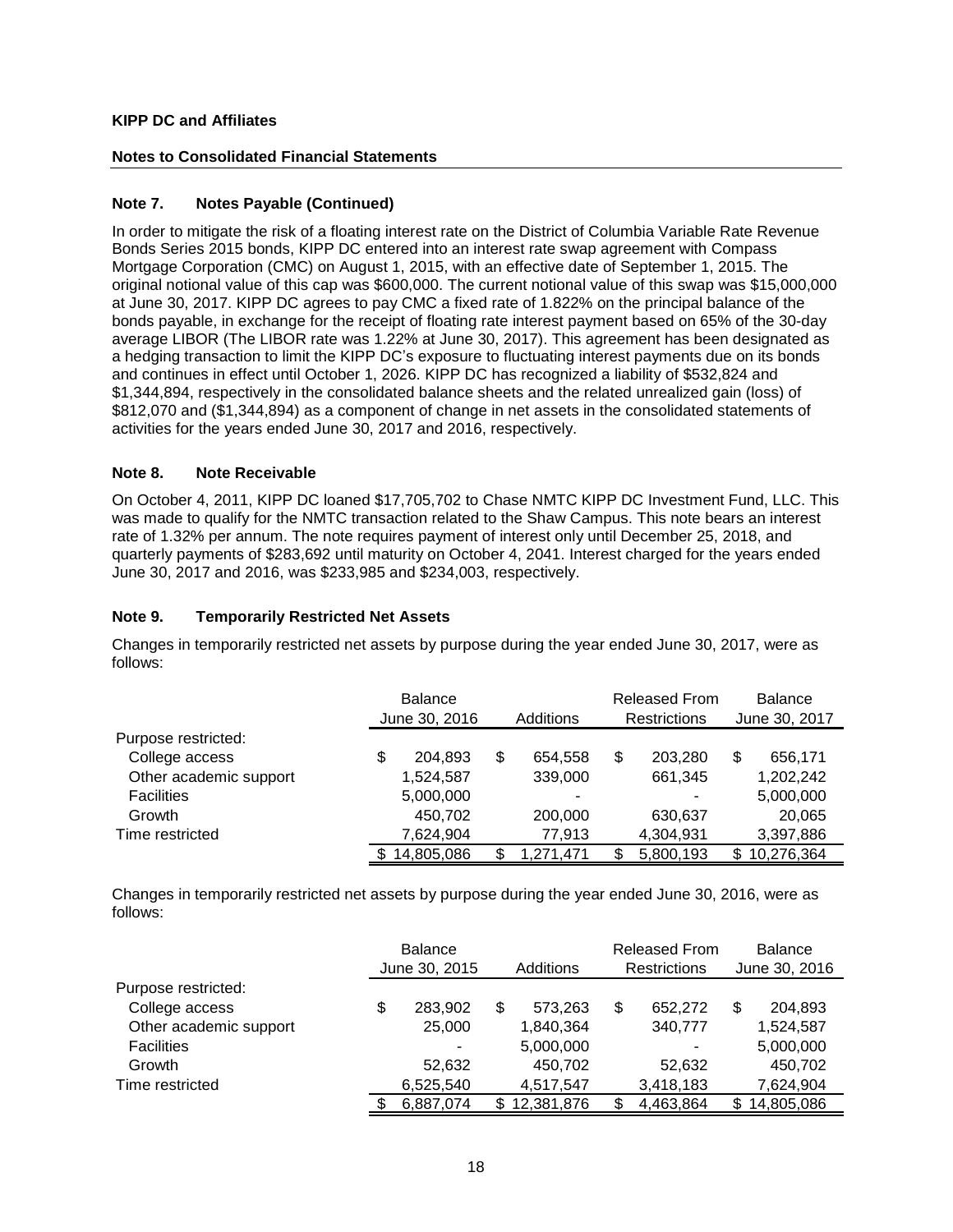## **Notes to Consolidated Financial Statements**

## **Note 10. Pupil Allocation**

KIPP DC received \$104,651,639 and \$90,655,801 in fiscal years 2017 and 2016, respectively, in local per pupil funding. These amounts included \$18,066,092 and \$16,232,302 in facilities per pupil allocations, respectively.

## **Note 11. Pension Plan**

KIPP DC maintains a defined contribution retirement plan (the Plan) that operates under Section 403(b) of the IRC. Employees are eligible to participate in the Plan on the first day of employment. KIPP DC determines the amount of employer contributions to be made to the Plan each year. Expenses incurred under the Plan were \$3,276,694 and \$2,898,275 for the years ended June 30, 2017 and 2016, respectively.

# **Note 12. Commitments and Contingencies**

**Lease obligations:** In March 2009, KIPP DC entered into a 35-year ground lease agreement with the D.C. government for its Douglass Campus. This lease calls for monthly base rent payments and includes scheduled rent increases over the course of the lease term. The agreement also provides KIPP DC an option to renew the lease for an additional 15 years. In the event that KIPP DC exercises the renewal option, the base rent shall be based on 90% of the fair market rental value of the property's use as a charter school.

In August 2011, KIPP DC entered into a 35-year ground lease with the D.C. government for its Shaw Campus. This lease calls for monthly base rent payments. The agreement also provides KIPP DC an option to renew the lease for an additional 15 years. In the event that KIPP DC exercises the renewal option, the base rent shall be based on the fair market rental value of the property's use as a charter school.

In June 2013, KIPP DC entered into a 30-year ground lease with the D.C. government for its Webb Campus. This lease calls for monthly base rent payments. The agreement also provides KIPP DC an option to renew the lease for an additional 25 years. Under the lease, KIPP DC is entitled to lease credits against the annual base rent in an amount equal to KIPP DC's actual construction costs. Through the year ended June 30, 2017, the construction costs related to the Webb Campus were approximately \$29.3 million.

In May 2014, KIPP DC entered into a 30-year ground lease with the D.C. government for its Hamilton Campus. The lease calls for monthly base rent payments. The agreement also provides KIPP DC an option to renew the lease for an additional 25 years. Under the lease, KIPP DC is entitled to lease credits against the annual base rent in an amount equal to KIPP DC's actual construction costs. Through the year ended June 30, 2017, the construction costs related to the Hamilton Campus were approximately \$48.7 million.

In December 2014, KIPP DC entered into a ten-year operating lease with an unrelated commercial entity for KIPP DC's headquarter space at Watergate, 2600 Virginia Avenue NW, Washington D.C. KIPP DC took occupancy in April 2015. The lease calls for monthly base rent payments commencing in August 2015.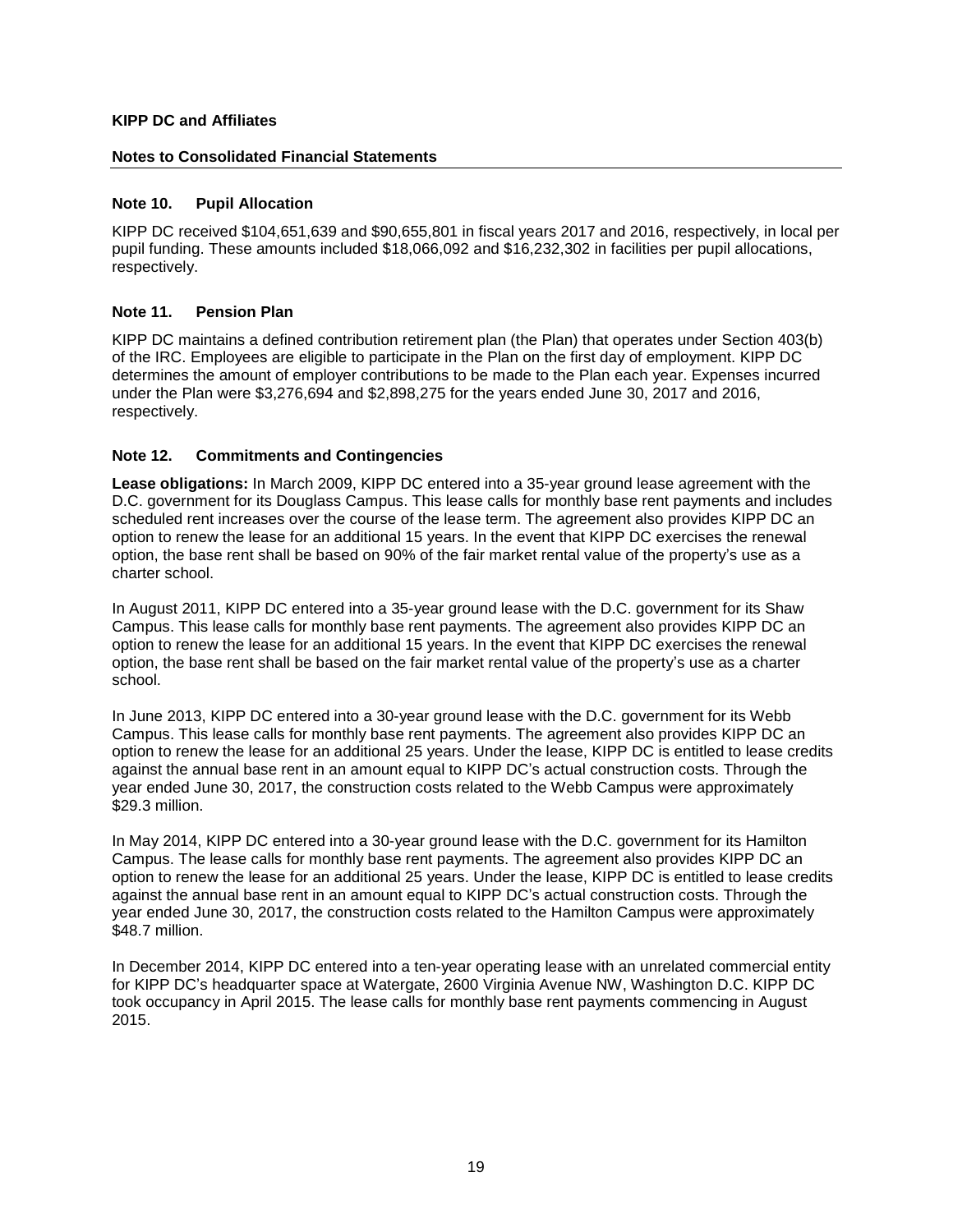#### **Notes to Consolidated Financial Statements**

#### **Note 12. Commitments and Contingencies (Continued)**

In addition, KIPP DC leases office equipment under operating leases for its headquarters and various school locations. The estimated future minimum lease payments at June 30, 2017, net of lease credits noted above, are as follows:

| Years ending June 30: |                 |
|-----------------------|-----------------|
| 2018                  | \$<br>1,152,701 |
| 2019                  | 1,087,154       |
| 2020                  | 1,052,139       |
| 2021                  | 1,063,491       |
| 2022                  | 1,103,968       |
| Thereafter            | 24,934,248      |
|                       | 30,393,701      |

For the years ended June 30, 2017 and 2016, total rental expense was \$1,610,301 and \$1,695,995, respectively.

**Federal grants:** KIPP DC participates in federally assisted grant programs, which are subject to financial and compliance audits by the grantors or their representative. As such, there exists a contingent liability for potential questioned costs that may result from such audits. Management does not anticipate any significant adjustments as a result of such audits.

**Legal matters:** In the normal course of business, KIPP DC is subject to certain claims and assessments that arise in the ordinary course of business. KIPP DC records a liability when management believes that it is both probable that a loss has been incurred and that the amount can be reasonably estimated. Significant judgement is required to determine the outcome and the estimated amounts of a loss related to such matters. Management believes that there are no claims or assessments outstanding that would materially affect the activities or financial position of KIPP DC.

**Put/call agreement:** Pursuant to a put/call option agreement KIPP DC entered into on October 4, 2011, KIPP DC has the ability via either a put option being exercised by the owner or by exercising its own call option to purchase the membership interest in the legal entity that controls the loans to Shaw QALICB. KIPP DC anticipates purchasing those membership interests in October 2018 and dissolving all related legal entities and associated loans.

**Solar agreement:** In March 2013, KIPP DC entered into a solar purchase agreement for a period of 20 years with an option for an additional 5 years. The agreement calls for the solar provider to construct a 225kw solar facility at KIPP DC's Douglass campus. KIPP DC is required to purchase the actual output from the solar facility at a stated contract price with an annual escalator of 2.5%. KIPP DC has a purchase option starting year six of the agreement and at the end of contract term based on a fair market value. Expense under the agreement will be recorded as power is consumed at rates in effect as straightline treatment is not possible due to unknown output over the term of the agreement.

In July 2015, KIPP DC entered into a solar purchase agreement for a period of 20 years with two options for additional 5-year renewals. The agreement calls for the solar provider to construct a 282kw solar facility at KIPP DC's Webb campus. KIPP DC is required to purchase the actual output from the solar facility at a stated contract price with no annual escalator.

KIPP DC has a purchase option starting year five of the agreement and at the end of contract term based on a fair market value. Expense under the agreement will be recorded as power is consumed at rates in effect as straight-line treatment is not possible due to unknown output over the term of the agreement.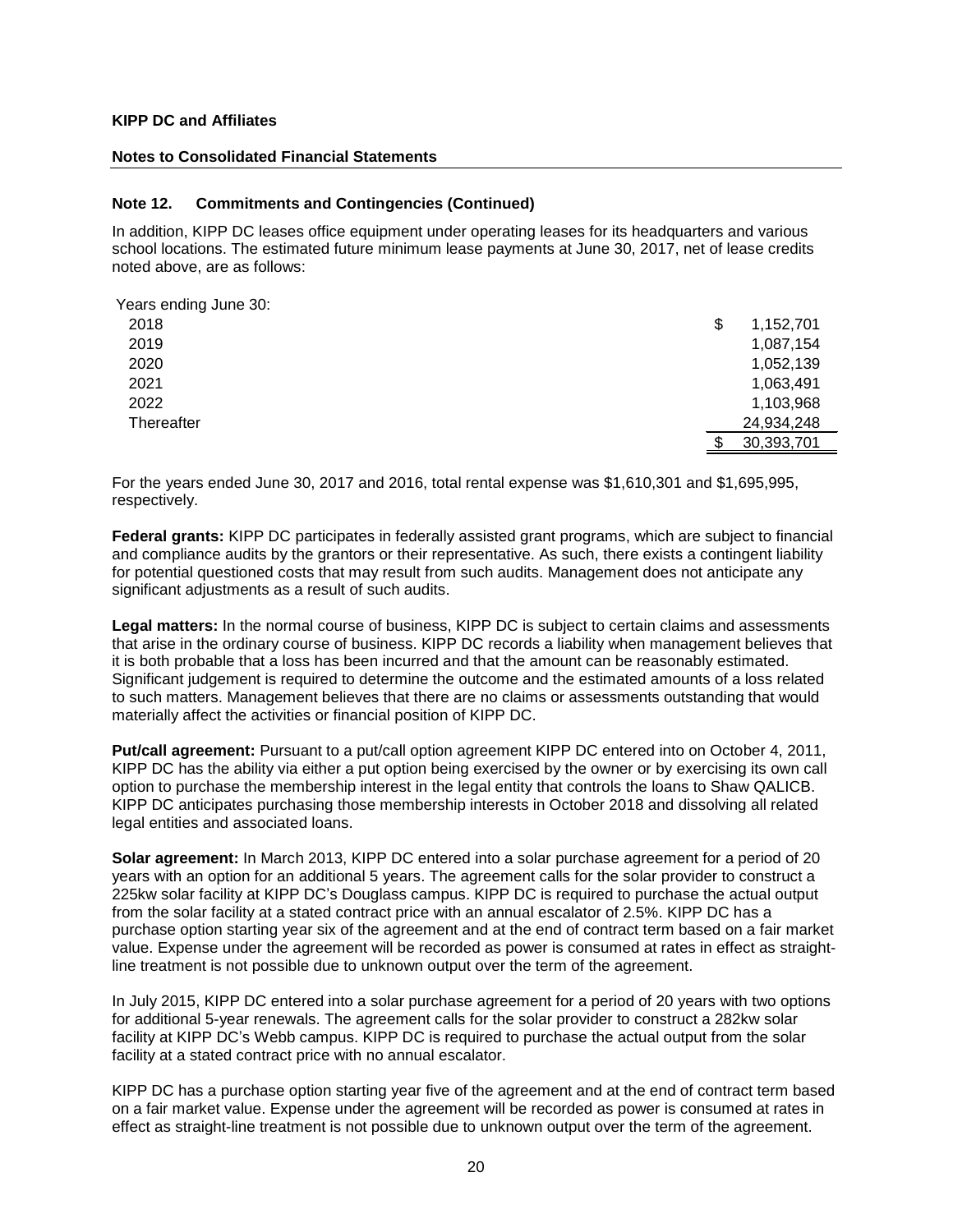#### **Notes to Consolidated Financial Statements**

#### **Note 13. Fair Value Measurements**

KIPP DC follows the Fair Value Measurement Topic of the FASB ASC, which establishes a single authoritative definition of fair value, sets out a framework for measuring fair value and requires additional disclosures about fair value measurements. The topic requires that assets and liabilities carried at fair value will be classified and disclosed in one of the following three categories:

**Level 1:** Quoted prices in active markets for identical assets or liabilities.

**Level 2:** Observable market-based inputs or unobservable inputs corroborated by market data.

**Level 3:** Unobservable inputs not corroborated by market data.

In determining the appropriate levels, KIPP DC performs a detailed analysis of the assets and liabilities that are subject to the Fair Value Measurement Topic. At each reporting period, all assets and liabilities for which the fair value measurement is based on significant unobservable inputs are classified as Level 3. There were no Level 3 inputs for any assets held by KIPP DC at June 30, 2017 and 2016.

KIPP DC holds money market funds that are publicly traded on a stock exchange and are considered Level 1 items. Certificates of deposit, corporate and government bonds are priced based on their stated interest rates and quality ratings. The interest and quality ratings are observable at commonly quoted intervals for the full-term of the instruments and are, therefore, considered Level 2 items.

The fair value of an interest rate cap is generally determined using models with forward-looking assumptions of interest rates and the effects on the underlying cash flows of the interest rate cap based on current market rates. KIPP DC's swap agreement is valued based on quoted values stated by the bank's mark-to-market estimate using stated fixed rates and USD-LIBOR-BBA ratings. The interest rates are observable at commonly quoted intervals for the full term of the instrument and are, therefore, considered Level 2 items.

|                          | Total            | Level 1          | Level 2        | Level 3 |  |  |
|--------------------------|------------------|------------------|----------------|---------|--|--|
| Money market funds:      |                  |                  |                |         |  |  |
| U.S. Treasury bonds      | 8,376,154<br>\$. | 8,376,154<br>\$. | \$             | \$      |  |  |
| Fixed income:            |                  |                  |                |         |  |  |
| Certificate of deposits  | 18,019,925       |                  | 18,019,925     |         |  |  |
| Corporate bonds          | 12,305,350       |                  | 12,305,350     |         |  |  |
| U.S. Treasury bonds      | 20,136,674       |                  | 20,136,674     |         |  |  |
| <b>Total assets</b>      | 58,838,103       | 8,376,154        | \$50,461,949   | \$.     |  |  |
|                          |                  |                  |                |         |  |  |
| Interest rate swap       | 2,071,235        | \$               | 2,071,235<br>S | \$      |  |  |
| <b>Total liabilities</b> | 2,071,235        |                  | 2,071,235      | c       |  |  |

The table below presents the balances of the assets measured at fair value at June 30, 2017, on a recurring basis by level within the hierarchy: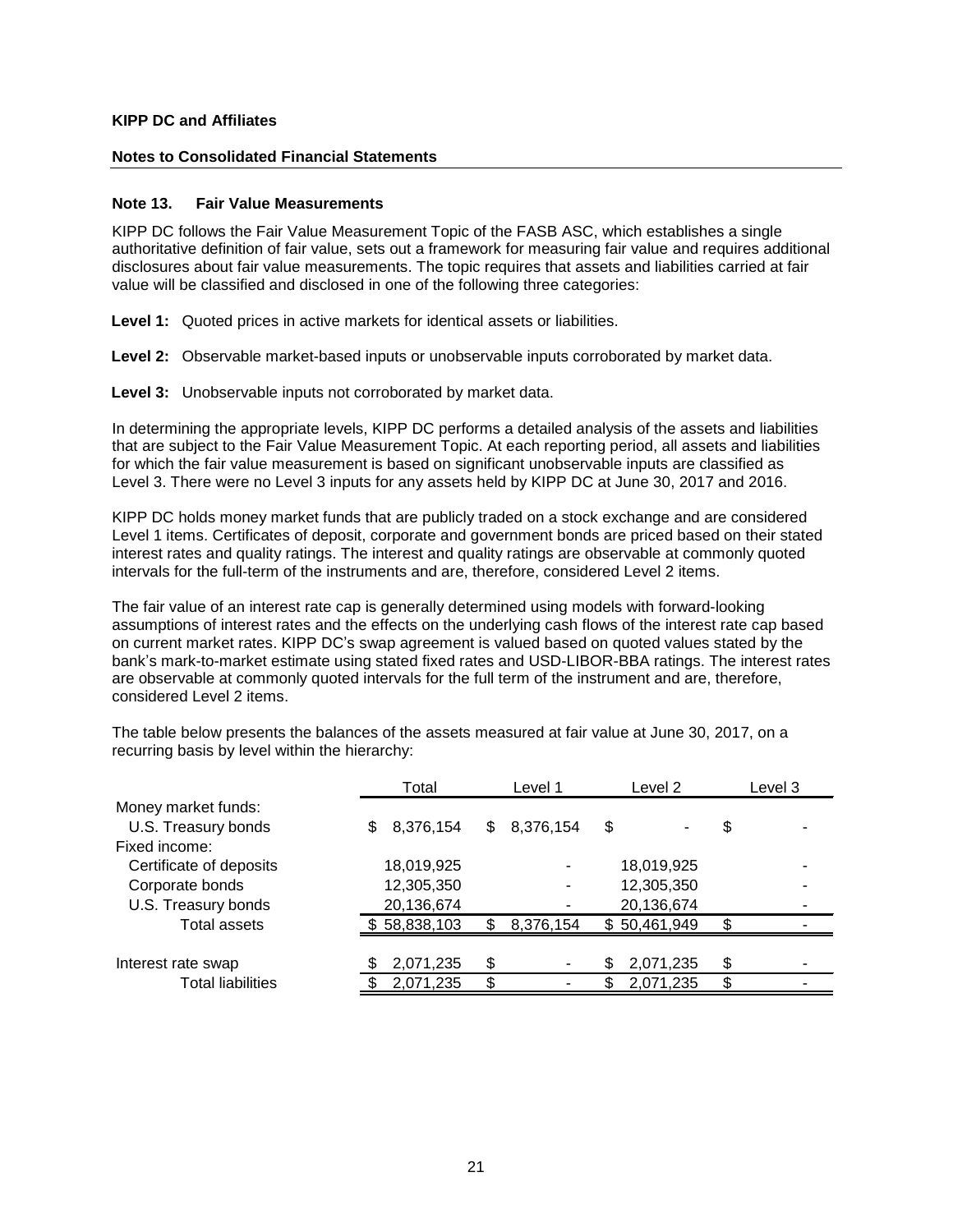## **Notes to Consolidated Financial Statements**

#### **Note 13. Fair Value Measurements (Continued)**

The table below presents the balances of the assets measured at fair value at June 30, 2016, on a recurring basis by level within the hierarchy:

|                          | Level 1<br>Total |              | Level 2      | Level 3 |
|--------------------------|------------------|--------------|--------------|---------|
| Money market funds:      |                  |              |              |         |
| U.S. Treasury bonds      | \$33,220,173     | \$33,220,173 | \$           | \$      |
| Fixed income:            |                  |              |              |         |
| Certificate of deposits  | 16,999,846       |              | 16,999,846   |         |
| U.S. Treasury bonds      | 21,571,377       |              | 21,571,377   |         |
| Interest rate cap        |                  |              |              |         |
| Total assets             | \$71,791,398     | \$33,220,173 | \$38,571,225 | œ       |
|                          |                  |              |              |         |
| Interest rate swap       | 4,893,732        |              | 4,893,732    | \$      |
| <b>Total liabilities</b> | 4,893,732        |              | 4,893,732    | S.      |

## **Note 14. Related Party Transactions**

KIPP DC made a voluntary general contribution, as voted on by the Board of Directors, of \$1,250,000 to KIPP DC SC during the year ended June 30, 2017. No contributions were made to KIPP DC SC during the year ended June 30, 2016. KIPP DC provides administrative services to KIPP DC SC. Amounts due from KIPP DC SC were \$11,346 and 15,741 at June 30, 2017 and June 30, 2016, respectively.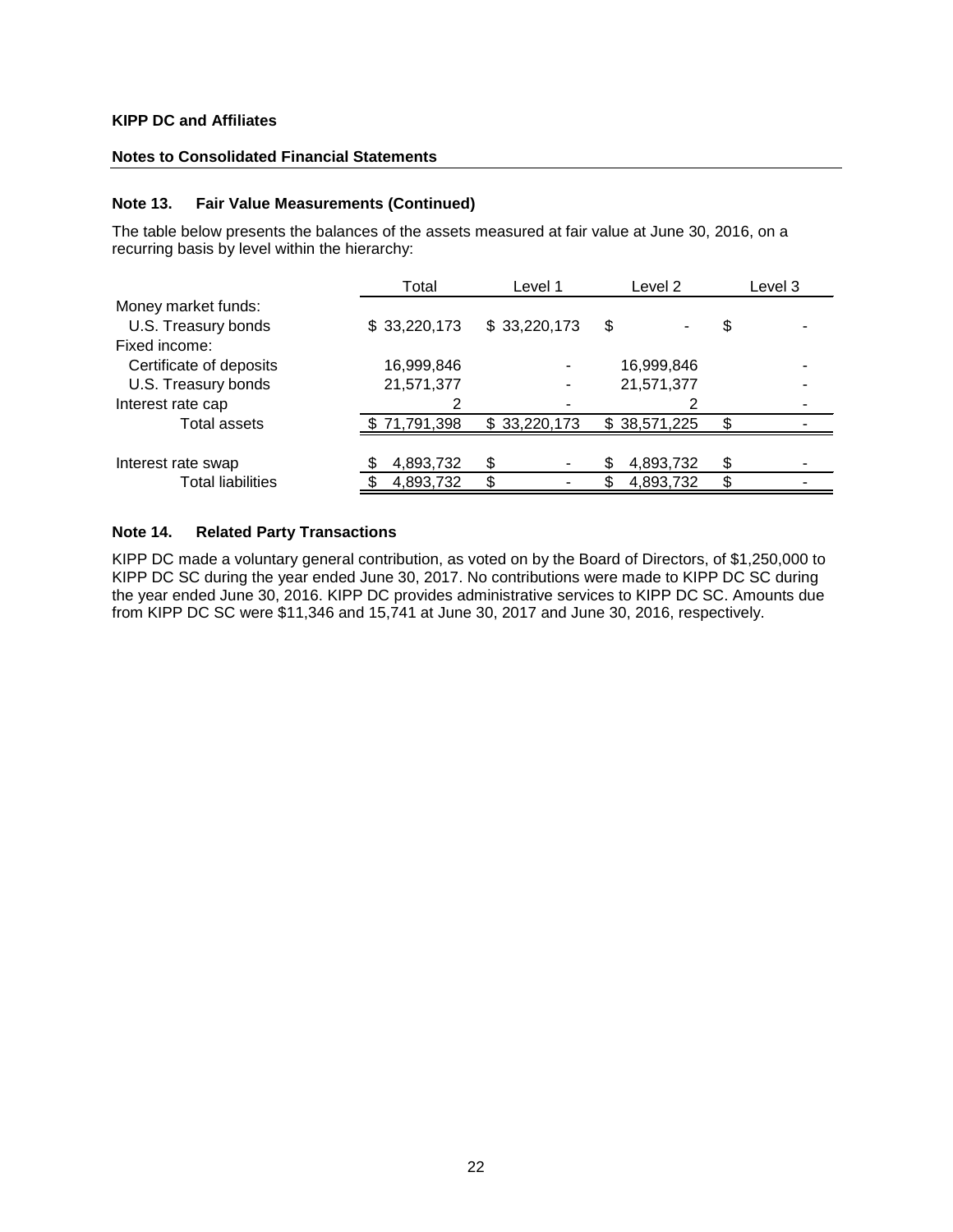

**RSM US LLP** 

#### **Independent Auditor's Report on the Supplementary Information**

To the Board of Directors KIPP DC

We have audited the consolidated financial statements of KIPP DC and Affiliates (KIPP DC) as of and for the year ended June 30, 2017, and have issued our report thereon, which contains an unmodified opinion on those consolidated financial statements. See pages 1 and 2. Our audit was conducted for the purpose of forming an opinion on the consolidated financial statements as a whole.

The consolidating and other supplementary information is presented for purposes of additional analysis rather than to present the financial position and results of activities of the individual entities and is not a required part of the consolidated financial statements. Such information is the responsibility of management and was derived from and relates directly to the underlying accounting and other records used to prepare the consolidated financial statements. The consolidating and other supplementary information has been subjected to the auditing procedures applied in the audit of the consolidated financial statements and certain additional procedures, including comparing and reconciling such information directly to the underlying accounting and other records used to prepare the consolidated financial statements or to the consolidated financial statements themselves, and other additional procedures in accordance with auditing standards generally accepted in the United States of America. In our opinion, the information is fairly stated in all material respects in relation to the consolidated financial statements as a whole.

RSM US LLP

Washington D.C. October 31, 2017

THE POWER OF BEING UNDERSTOOD AUDIT | TAX | CONSULTING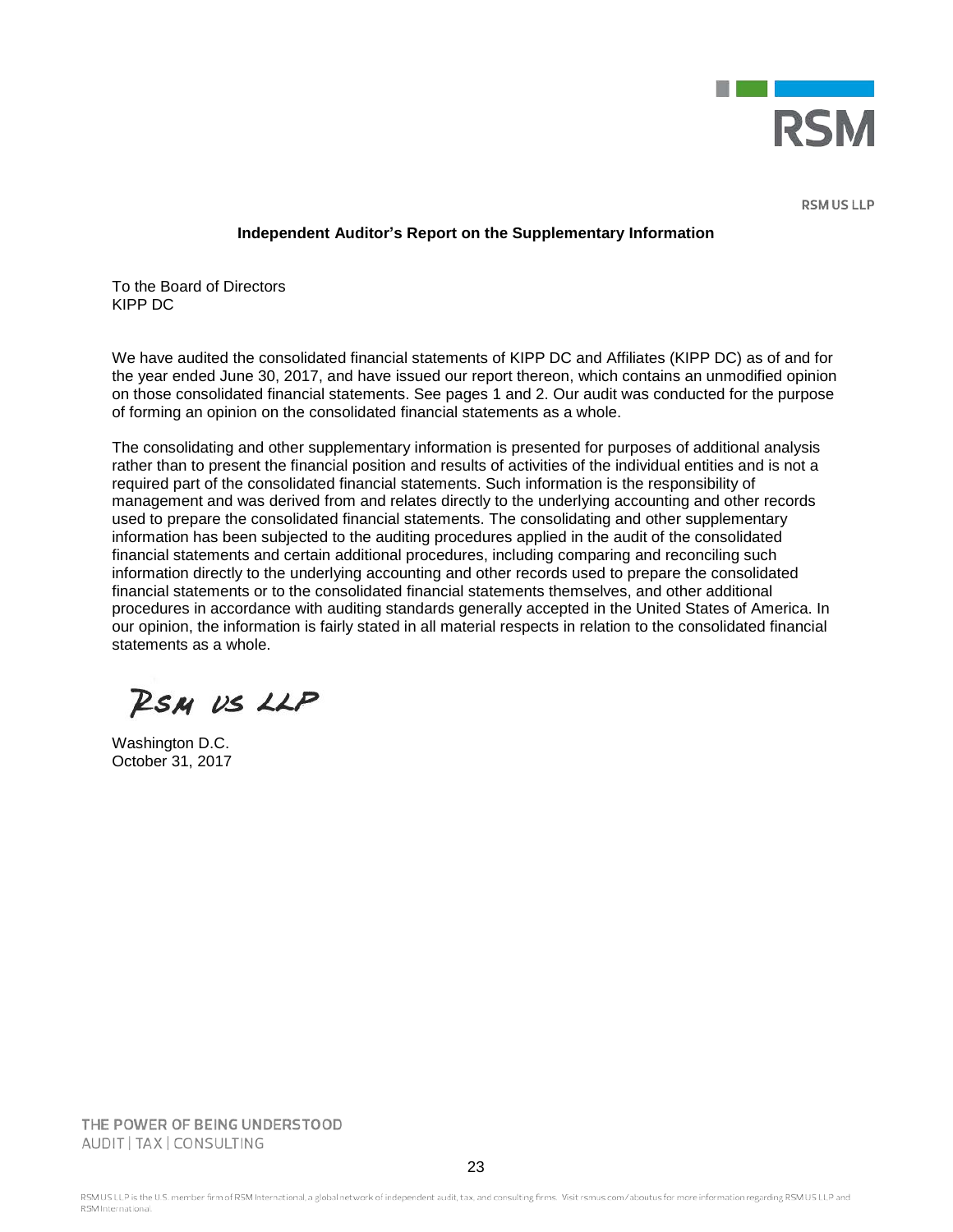# **Consolidating Balance Sheet June 30, 2017**

|                                              | KIPP $DC -$ |                |    |              |    |                          |    |               |  |
|----------------------------------------------|-------------|----------------|----|--------------|----|--------------------------|----|---------------|--|
|                                              |             | KIPP DC/       |    | Shaw         |    |                          |    |               |  |
|                                              |             | Woodrock       |    | QALICB, Inc. |    | Eliminations             |    | Total         |  |
| <b>Assets</b>                                |             |                |    |              |    |                          |    |               |  |
| Current assets:                              |             |                |    |              |    |                          |    |               |  |
| Cash and cash equivalents                    | \$          | 58,692,597     | \$ | 34,441       | \$ |                          | \$ | 58,727,038    |  |
| Investments                                  |             | 42,866,618     |    |              |    |                          |    | 42,866,618    |  |
| Receivables, net                             |             | 3,442,851      |    |              |    | (18, 842)                |    | 3,424,009     |  |
| Prepaid expenses                             |             | 1,883,678      |    | 5,625        |    | (25, 477)                |    | 1,863,826     |  |
| Promises to give, net                        |             | 430,711        |    |              |    |                          |    | 430,711       |  |
| <b>Total current assets</b>                  |             | 107,316,455    |    | 40,066       |    | (44, 319)                |    | 107,312,202   |  |
| Promises to give,                            |             |                |    |              |    |                          |    |               |  |
| net of discount and current portion          |             | 997,174        |    |              |    |                          |    | 997,174       |  |
| Restricted cash                              |             | 455,697        |    | 94,881       |    |                          |    | 550,578       |  |
| Restricted investments                       |             | 15,971,485     |    |              |    |                          |    | 15,971,485    |  |
| Deferred rental income                       |             | 56,342         |    | 4,834,766    |    | (4,834,766)              |    | 56,342        |  |
| Note receivable, net                         |             | 17,705,702     |    |              |    |                          |    | 17,705,702    |  |
| Property and equipment, net                  |             | 160,547,001    |    | 19,144,475   |    |                          |    | 179,691,476   |  |
| Deposits                                     |             |                |    |              |    |                          |    | 241,113       |  |
|                                              |             | 241,113        |    |              |    |                          |    |               |  |
|                                              |             | 195,974,514    |    | 24,074,122   |    | (4,834,766)              |    | 215,213,870   |  |
|                                              |             | 303,290,969    | S. | 24,114,188   | \$ | (4,879,085)              |    | \$322,526,072 |  |
| <b>Liabilities and Net Assets</b>            |             |                |    |              |    |                          |    |               |  |
| <b>Current liabilities:</b>                  |             |                |    |              |    |                          |    |               |  |
| Accounts payable and accrued expenses        | \$          | 4,898,234      | \$ | 18,842       | \$ | (18, 842)                | \$ | 4,898,234     |  |
| Current portion of capital lease obligations |             | 96,000         |    |              |    |                          |    | 96,000        |  |
| Current portion of notes payable             |             | 20,034,000     |    |              |    |                          |    | 20,034,000    |  |
| Deferred revenue                             |             |                |    | 25,477       |    | (25, 477)                |    |               |  |
| <b>Total current liabilities</b>             |             | 25,028,234     |    | 44,319       |    | (44, 319)                |    | 25,028,234    |  |
| Deferred rent                                |             |                |    |              |    |                          |    |               |  |
|                                              |             | 8,067,286      |    | 422,357      |    | (4,834,766)              |    | 3,654,877     |  |
| Capital lease obligations, net               |             |                |    |              |    |                          |    |               |  |
| of current portion                           |             | 1,321,290      |    |              |    |                          |    | 1,321,290     |  |
| Interest rate swap obligations               |             | 2,071,235      |    |              |    |                          |    | 2,071,235     |  |
| Notes payable, net of discount,              |             |                |    |              |    |                          |    |               |  |
| current portion, and issuance costs          |             | 128,934,539    |    | 23,174,818   |    |                          |    | 152,109,357   |  |
|                                              |             | 165,422,584    |    | 23,641,494   |    | (4,879,085)              |    | 184,184,993   |  |
| Net assets:                                  |             |                |    |              |    |                          |    |               |  |
| Unrestricted                                 |             | 127,592,021    |    | 472,694      |    |                          |    | 128,064,715   |  |
| Temporarily restricted                       |             | 10,276,364     |    |              |    |                          |    | 10,276,364    |  |
|                                              |             | 137,868,385    |    | 472,694      |    | $\overline{\phantom{a}}$ |    | 138,341,079   |  |
|                                              |             |                |    |              |    |                          |    |               |  |
|                                              |             | \$ 303,290,969 | \$ | 24,114,188   | \$ | (4,879,085)              |    | \$322,526,072 |  |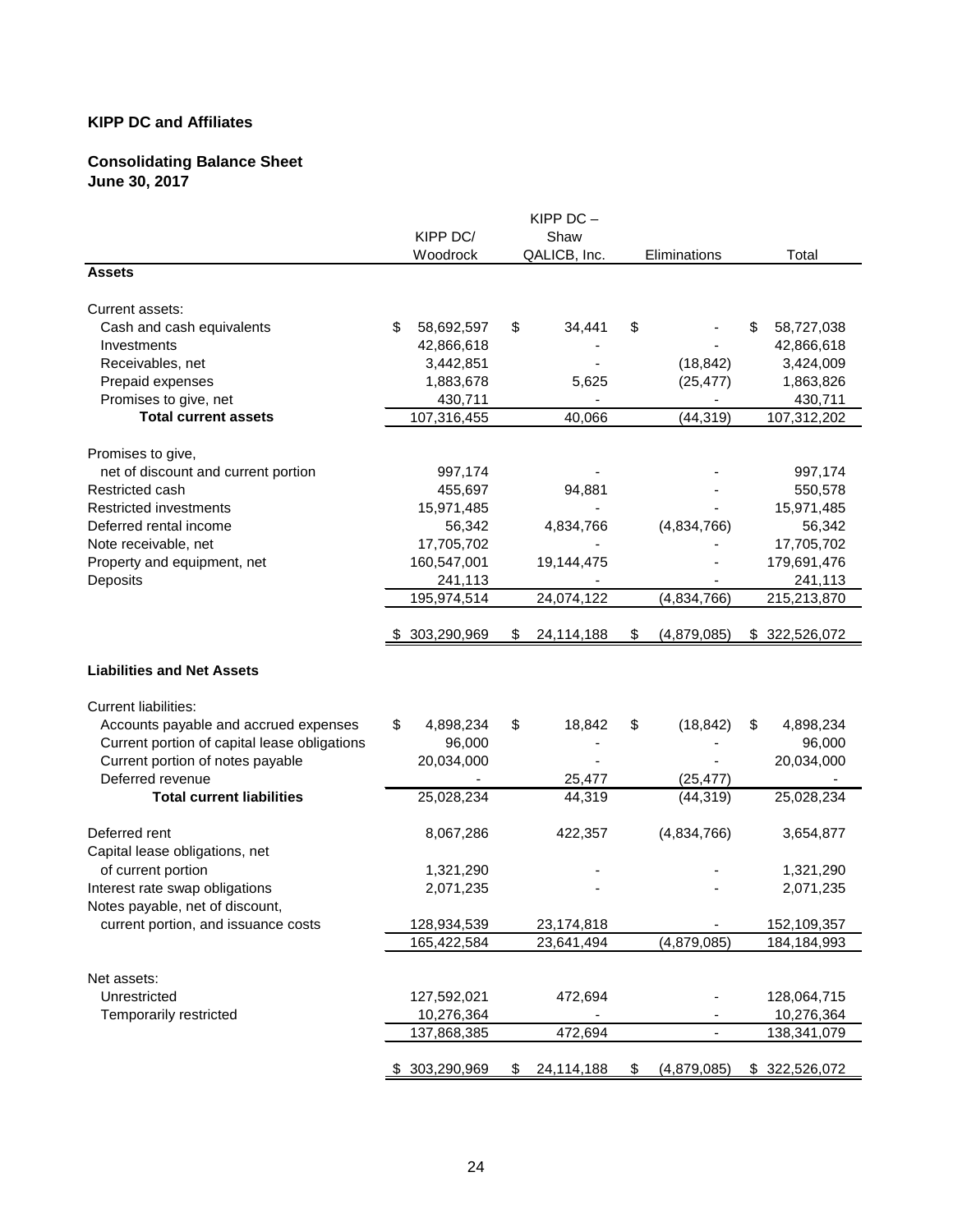# **Consolidating Statement of Activities Year Ended June 30, 2017**

|                                        |                   | KIPP $DC -$<br>KIPP $DC -$ |    |              |    |                          |                   |
|----------------------------------------|-------------------|----------------------------|----|--------------|----|--------------------------|-------------------|
|                                        | KIPP DC/          | Douglass                   |    | Shaw         |    |                          |                   |
|                                        | Woodrock          | QALICB, Inc.               |    | QALICB, Inc. |    | Eliminations             | Total             |
| Support and revenue:                   |                   |                            |    |              |    |                          |                   |
| Pupil allocation                       | \$<br>104,651,639 | \$                         | \$ |              | \$ | $\blacksquare$           | \$<br>104,651,639 |
| Contributions, grants and events       | 4,433,680         | 37,036                     |    |              |    | (37,036)                 | 4,433,680         |
| Federal awards                         | 13,008,597        |                            |    |              |    |                          | 13,008,597        |
| Investment income                      | 380,288           |                            |    |              |    |                          | 380,288           |
| Interest income                        | 233,715           |                            |    | 270          |    |                          | 233,985           |
| Sublease rental income                 | 693,527           |                            |    | 1,101,244    |    | (1, 101, 244)            | 693,527           |
| Unrealized loss on interest rate swaps | 2,822,497         |                            |    |              |    |                          | 2,822,497         |
| Unrealized loss on interest rate cap   | (2)               |                            |    |              |    |                          | (2)               |
| Other                                  | 563,683           |                            |    |              |    |                          | 563,683           |
| <b>Total support and revenue</b>       | 126,787,624       | 37,036                     |    | 1,101,514    |    | (1, 138, 280)            | 126,787,894       |
| Expenses:                              |                   |                            |    |              |    |                          |                   |
| Program                                | 101,012,130       |                            |    | 1,104,678    |    | (1, 138, 280)            | 100,978,528       |
| General and administrative             | 13,064,726        |                            |    | 345          |    |                          | 13,065,071        |
| Fundraising                            | 934,751           |                            |    |              |    |                          | 934,751           |
| <b>Total expenses</b>                  | 115,011,607       | $\blacksquare$             |    | 1,105,023    |    | (1, 138, 280)            | 114,978,350       |
| Change in net assets                   | 11,776,017        | 37,036                     |    | (3,509)      |    |                          | 11,809,544        |
| Net assets:                            |                   |                            |    |              |    |                          |                   |
| Beginning                              | 126,092,368       | (37,036)                   |    | 476,203      |    | $\overline{\phantom{a}}$ | 126,531,535       |
| Ending                                 | 137,868,385<br>\$ | \$                         | \$ | 472,694      | \$ |                          | \$138,341,079     |